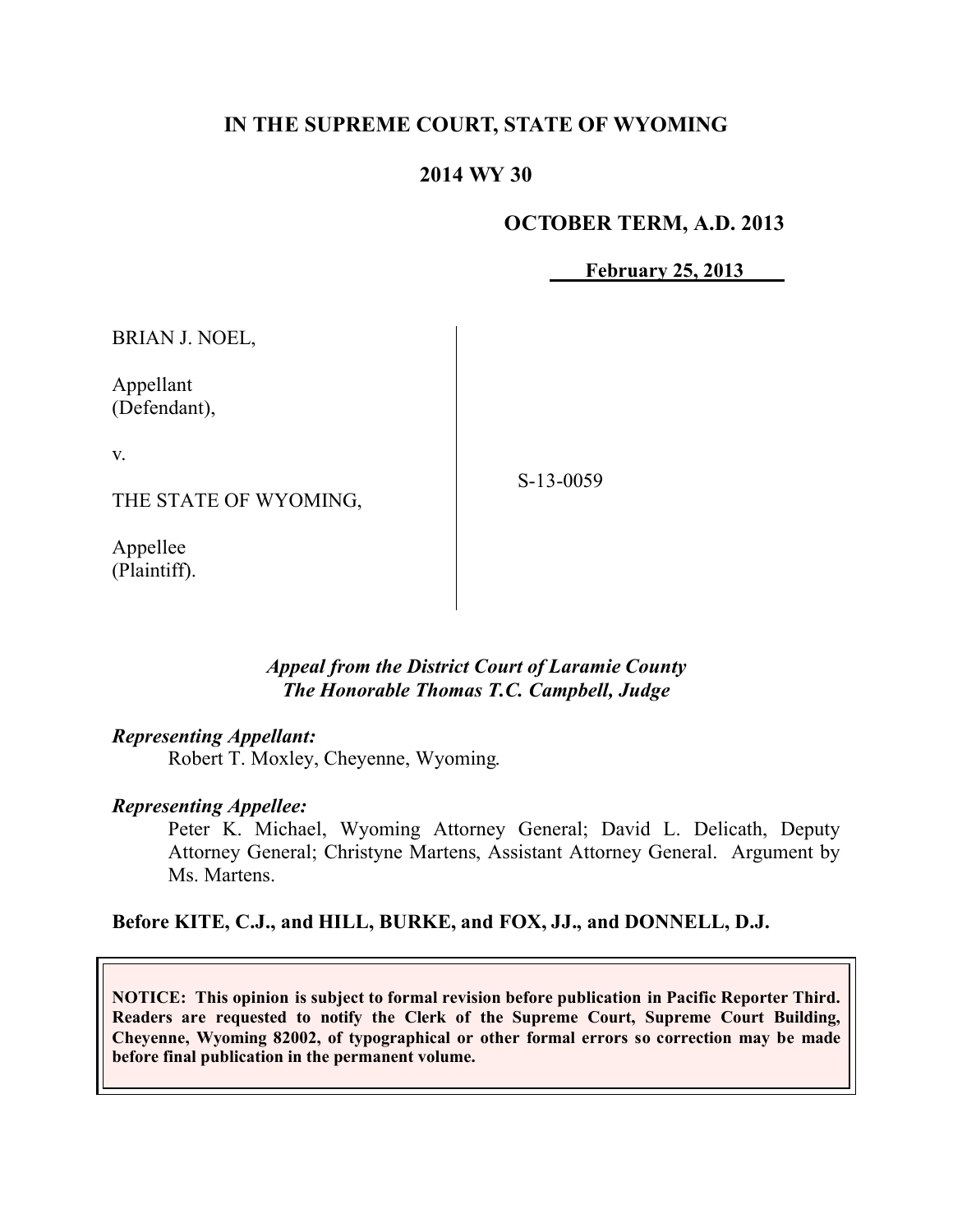#### **DONNELL, District Judge.**

[¶1] Pursuant to a plea agreement, Brian J. Noel pleaded guilty to two counts of attempted voluntary manslaughter. His pleas were accepted, and Noel was sentenced to two consecutive terms of incarceration of seventeen to twenty years. Noel now challenges on several grounds the plea agreement and the validity of his guilty pleas, as well as the sentences imposed. Finding no error, we affirm.

#### **ISSUES**

[¶2] In his original *Brief of Appellant*, Noel presented the following sole issue for review:

1. DID THE TRIAL COURT ABUSE ITS DISCRETION BY FAILING TO CONSIDER MITIGATING SENTENCING EVIDENCE AND BY APPLYING THAT EVIDENCE TO THE WRONG CRIME, THEREBY DEPRIVING BRIAN NOEL OF HIS PLEA BARGAIN?

However, Noel replaced his appellate counsel and in a subsequent *Supplemental Brief of Appellant*, he expanded his issues to include:

- 1. CAN A PLEA AGREEMENT BE VALID UNDER W.R.Cr.P. RULE 11(e), WHEREBY A CRIMINAL DEFENDANT MUST "RECOMMEND" CONSECUTIVE PRISON SENTENCES, WITHOUT ANY SENTENCING CONCESSION FROM THE STATE?
- 2. DID A LEGALLY SUFFICIENT FACTUAL OR LEGAL BASIS SUPPORT THE TRIAL COURT'S ACCEPTANCE OF GUILTY PLEAS TO "ATTEMPTED VOLUNTARY MANSLAUGHTER," AND WAS THAT CRIME LOGICALLY POSSIBLE IN THIS CASE?
- 3. WAS THE SENTENCING ON REDUCED CHARGES RENDERED UNFAIR BY THE TRIAL COURT'S RESTRICTIVE INTERPRETATION OF THE PLEA AGREEMENT, BY THE STATE'S POSITION THAT BRIAN NOEL ACTED WITH THE INTENT TO KILL, AND BY VICTIM IMPACT EVIDENCE THAT PORTRAYED HIM AS GUILTY OF ATTEMPTED MURDER?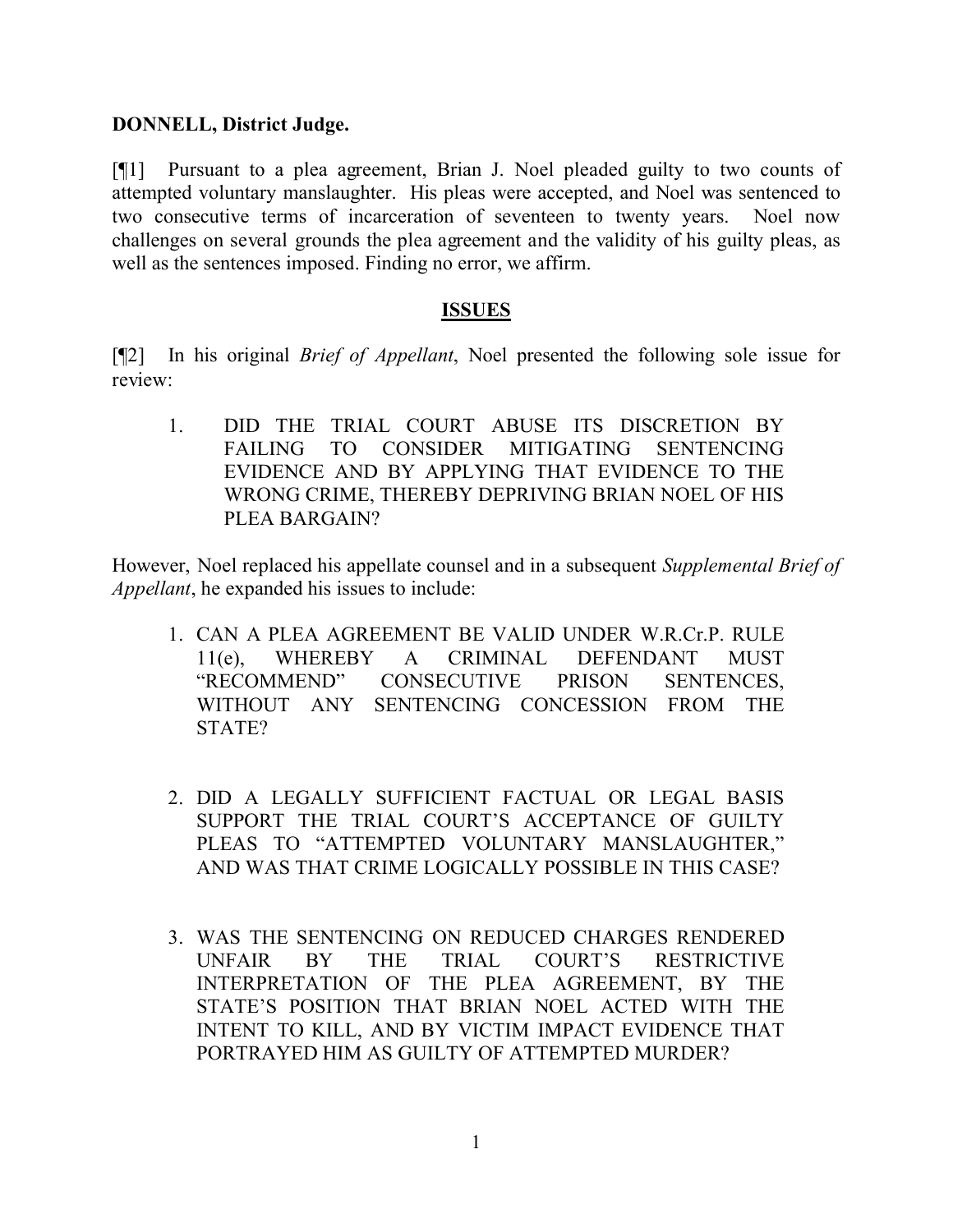4. DID THE SUBSTITUTE SENTENCING COURT ABUSE ITS DISCRETION OR ACT CONTRARY TO LAW IN THE PROCESS OF SENTENCING MR. NOEL TO NEAR-MAXIMUM, CONSECUTIVE SENTENCES?

Finally, in his *Reply Brief of Appellant*, apparently acting on the theory that "more is better," Noel added even more issues, stating them as:

- 1. WAS THE PLEA-TAKING COLLOQUY SUFFICIENT TO ASSURE THAT A "WAIVER OF APPEAL" IS ENFORCEABLE?
- 2. ARE THE TERMS OF A PLEA BARGAIN AND THE TRIAL COURT'S INTERPRETATION OF THE BARGAIN SUBJECT TO *DE NOVO* REVIEW?
- 3. DOES "PLAIN ERROR" DOCTRINE ALLOW THE COURT TO DISREGARD CONSTITUTIONAL DEFECTS IN THE ACCEPTANCE BELOW OF NOEL'S PLEA?
- 4. DOES *STARE DECISIS* FORECLOSE NOEL'S CHALLENGE TO HIS CONVICTION BELOW FOR A LOGICALLY IMPOSSIBLE CRIME?
- [¶3] The State presents the following synopsis of the relevant issues:
	- I. For a guilty plea to waive all non-jurisdictional defenses, it must be voluntary, intelligent, and supported by a sufficient factual basis. When questioned by the district court, Noel asserted that he understood the entirety of the plea-taking proceedings and his plea agreement and that he sought to plead guilty voluntarily. Evidence that supported each element of the crime was presented to the district court. Did the district court properly accept Noel's guilty pleas so that he waived any non-jurisdictional defenses that he may have had?
	- II. Before exercising their sentencing discretion district courts may consider a wide variety of information about offenders and their crimes. The district court received and considered detailed evidence about the circumstances of Noel's crimes, evidence about his good character, and victim impact statements. Did the district court err by sentencing Noel in accordance with the terms of the plea agreement and within the range provided by statute?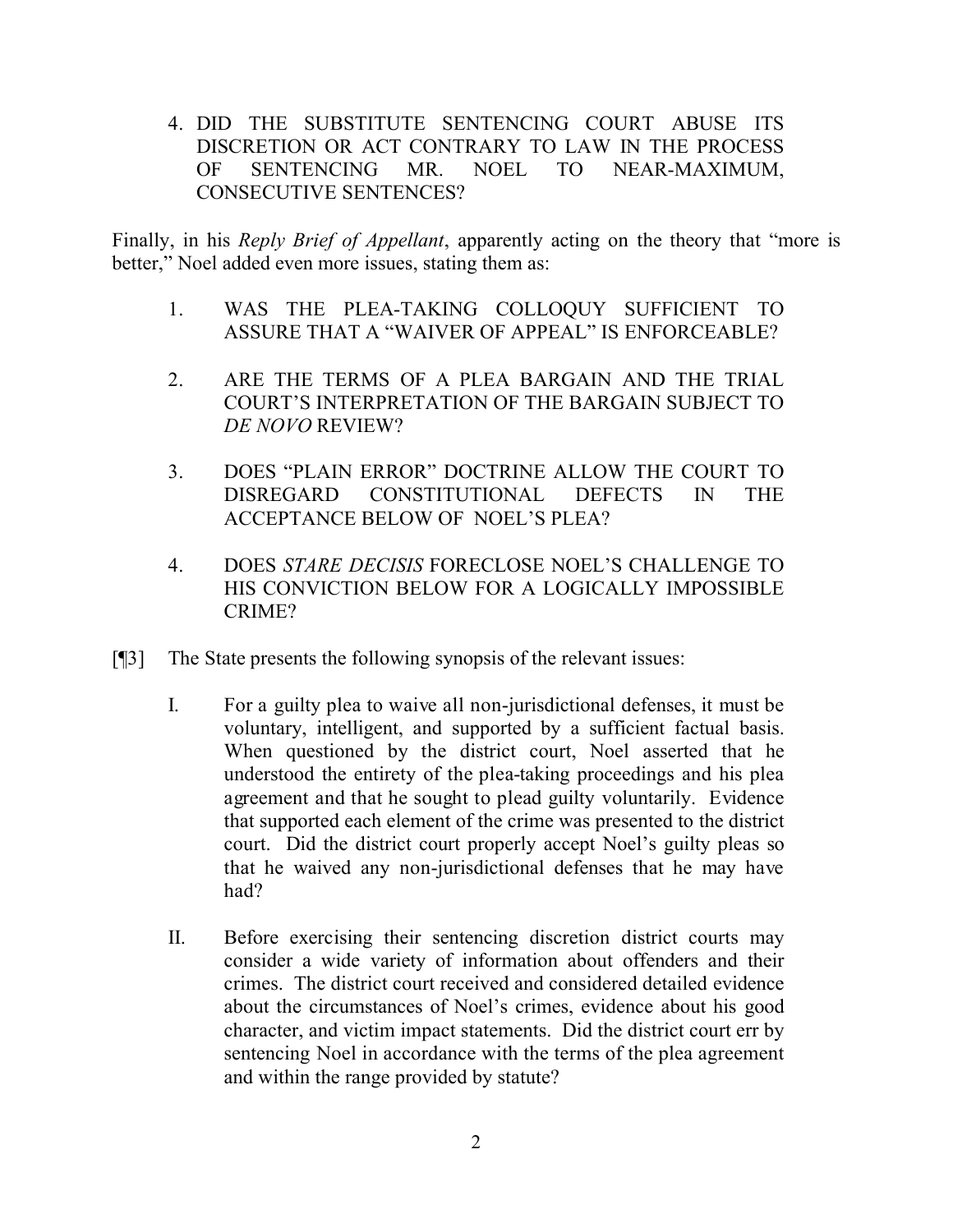#### **BACKGROUND FACTS**

[¶4] On November 9, 2011, Noel, severely depressed and under the influence of alcohol, decided to commit suicide. He took a Ruger nine-millimeter handgun from his parents' home and checked into a room at the Fairfield Inn-Marriott in Cheyenne, Wyoming.

[¶5] Laramie County Sheriff's Deputies Chance Walkma and Mark Yocum subsequently responded to a call from Noel's parents that their son was suicidal and seeking assistance in locating Noel for a welfare check. The deputies learned that two handguns were missing from the Noel home and that Noel's parents were concerned that Noel might harm himself. Deputies Walkma and Yocum successfully tracked Noel to his hotel room and knocked on Noel's door.

[¶6] Noel responded to the knock, armed with the fully loaded handgun in his right hand and using his left hand to open the door, thereby concealing the right side of his body. Upon making contact with Noel, the deputies informed him of their purpose and asked Noel to come out into the hallway to speak with them. Noel replied with profanity. Suspecting that Noel was armed, the deputies commanded Noel to drop his gun but Noel refused. Deputy Walkma then utilized his Taser on Noel's left arm, with no apparent effect. Instead, Noel fired fifteen rounds in the direction of the deputies, emptying the gun of all of its ammunition and firing while he retreated into the hotel bedroom.<sup>1</sup> One of those bullets, likely the first one, struck Deputy Walkma, entering his abdomen and exiting near his spine. Noel then surrendered himself, shouting, "I'm done; I'm done. I'm out; I'm out."

## **PROCEDURAL HISTORY**

[¶7] On November 9, 2011, Noel was charged with two counts of attempted seconddegree murder pursuant to Wyo. Stat. Ann. §§ 6-2-104 and 6-1-301(a) (LexisNexis 2013). On July 3, 2012, a written plea agreement and Amended Information were filed with the District Court, amending Noel's charges to two counts of attempted voluntary manslaughter pursuant to Wyo. Stat. Ann. §§ 6-2-105(a)(i) (LexisNexis 2003) and 6-1- 301(a).

#### **I. The Plea Agreement**

<sup>&</sup>lt;sup>1</sup> Noel later asserted that at least his initial shots were fired involuntarily as he was "falling" from the impact of the Taser. He conceded, however, that he continued to fire his gun in the direction of the deputies even after he was retreating from the area of the hotel doorway. Noel continues to assert, in his appellate briefs, that he fell backwards, shocked by the electrical volts from the Taser, and reflexively fired the gun fifteen times.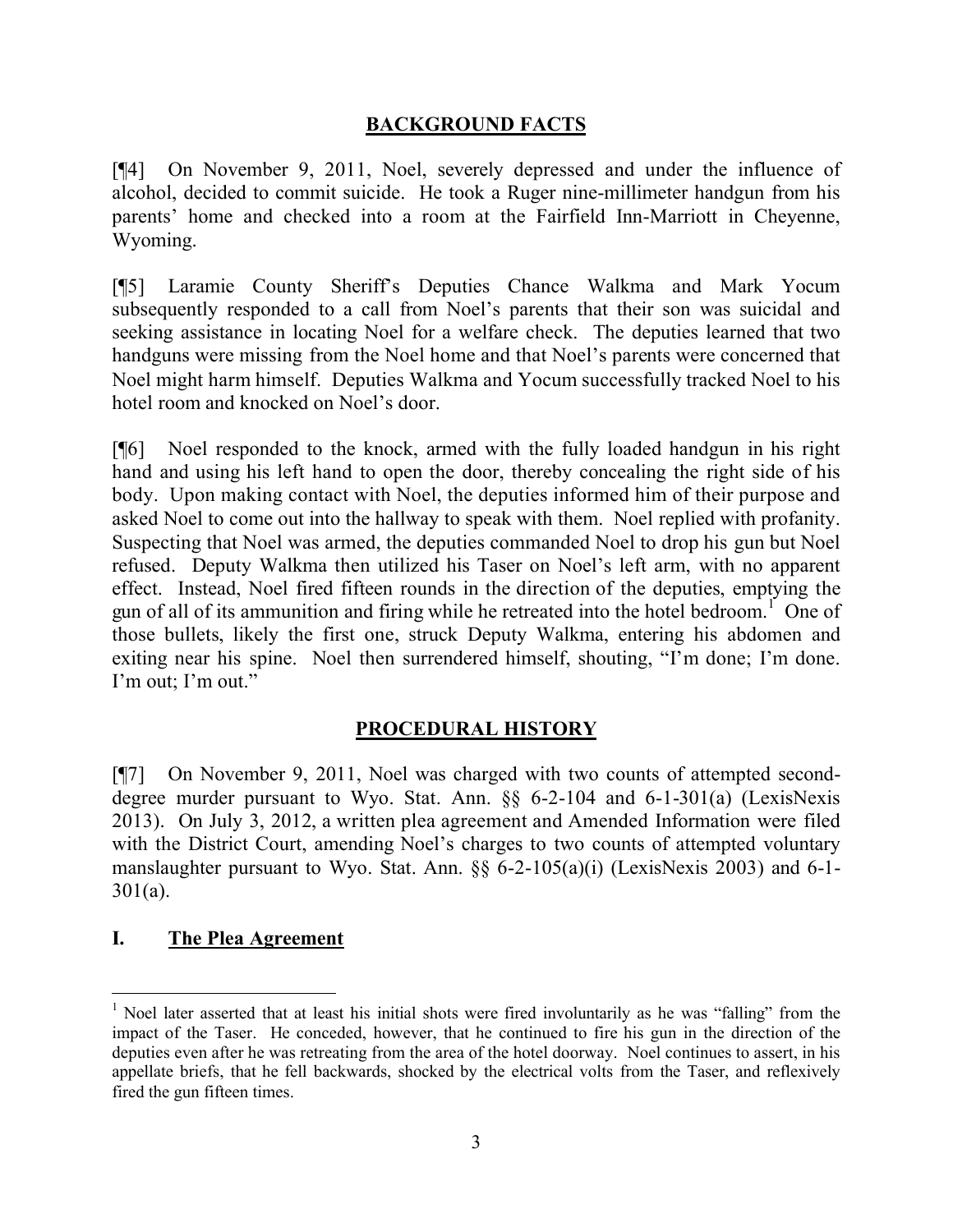[¶8] Pursuant to the plea agreement between the State and Noel and in exchange for the amendment of charges, Noel agreed to a joint sentencing recommendation pursuant to W.R.Cr.P. 11(e)(1)(B). The agreement provided for a sentencing range of five-and-onehalf years to twenty years of incarceration per count, to run consecutively. The plea agreement further specified that Noel could argue for the minimum of this agreed-upon sentencing range, while the State was free to argue for the maximum sentence within this range. The plea agreement recognized that the sentencing recommendations were not binding upon the District Court, which had the power to sentence Noel to the maximum penalties provided by law. Noel also expressly waived his right to appeal any charges, including any defects in the charging documents as well as any terms or conditions expressly stated as part of the plea agreement.

## **II. The Plea Taking**

[¶9] On June 28, 2012, Noel appeared before the District Court to enter his change of plea, at which time he was re-arraigned on the amended charges. Defense counsel and the prosecutor explained to the court the terms of the written plea agreement, stating:

> Mr. Noel understands this is a recommended plea agreement, first of all, which means the Court is not bound by any of the terms of the plea agreement.

> Mr. Noel will plead to both counts, attempted manslaughter. The agreement goes on to state that the defendant is free to argue for any sentence, so long as it's not less than five and a half years and no more than 20 and - - on both counts; and that that argument will include a recommendation for consecutive terms.

> Both parties are free to argue from any police reports and law enforcement reports and the law. I will let the Court know now - - seems like a good time to say it - - the parties anticipate a sentencing in this matter that may run all day. . . .

> Other than that, Your Honor, that's pretty much the meat of the agreement. He will also give a factual basis, of course, that will comply with the two counts in the Amended Information.

. . .

The State is free to argue up to the maximum sentence on each count to run consecutively.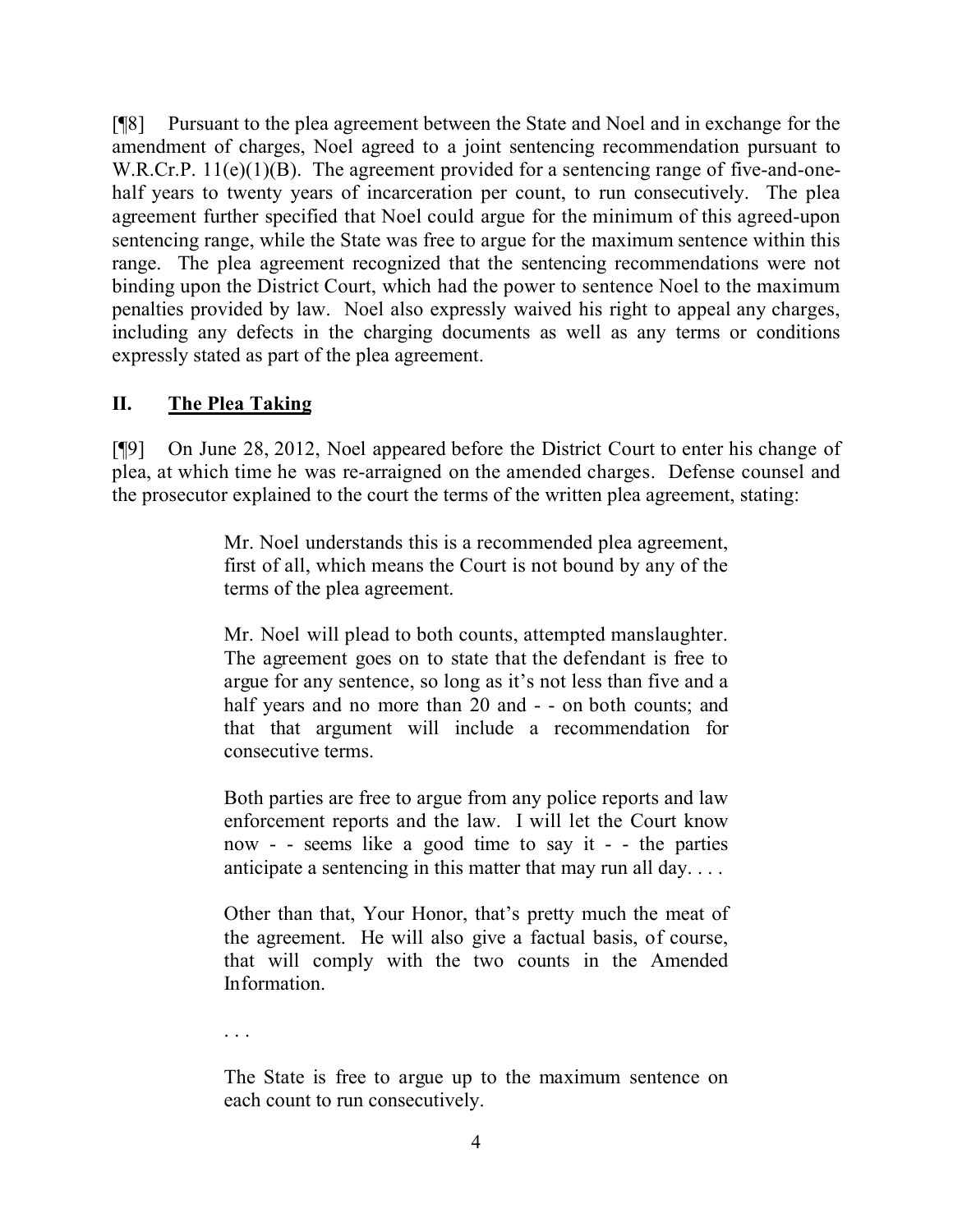[¶10] The District Court then confirmed with Noel that he understood the agreement, verifying that Noel had signed the plea agreement and confirming that Noel entered the agreement voluntarily. Noel pleaded guilty to both amended charges, and the court asked Noel to provide a factual basis for his pleas, in response to which Noel testified, in pertinent part:

> I proceeded to the door to answer it with the 9-millimeter handgun in my right hand, which was loaded with a round in the chamber, fully loaded.

. . . .

I remember seeing what appeared to be a green laser pointer. I remember feeling excruciating pain and shots.

I - - it happened extremely quick. The only thing I really remember from the point of getting - - I actually had been Tased - - that's not what I thought initially though - - was I was falling backwards. I was shooting a gun in the direction of the two sheriff's deputies.

I believe that I had fired around five to seven shots hitting the ground. My first conscious thought was, oh, my God. I threw the gun away. I yelled out to the deputies that I was done, that I was over. It happened so fast that it just didn't seem real. I couldn't believe what had happened.

. . . .

THE COURT: All right. Are you telling me that you get Tased, and you sort of fall backwards, and then the firearm goes off; or was it discharged while you recall still standing?

THE DEFENDANT: From what I remember is from when I got hit, that yes, it discharged and went off, is what I remember. I believe evidence would show otherwise. Although from my memory, all I remember is excruciating pain from the Taser. . . . I remember falling backwards and firing the gun. It just happened so quickly, Your Honor. I wish I could explain more of the exact details that had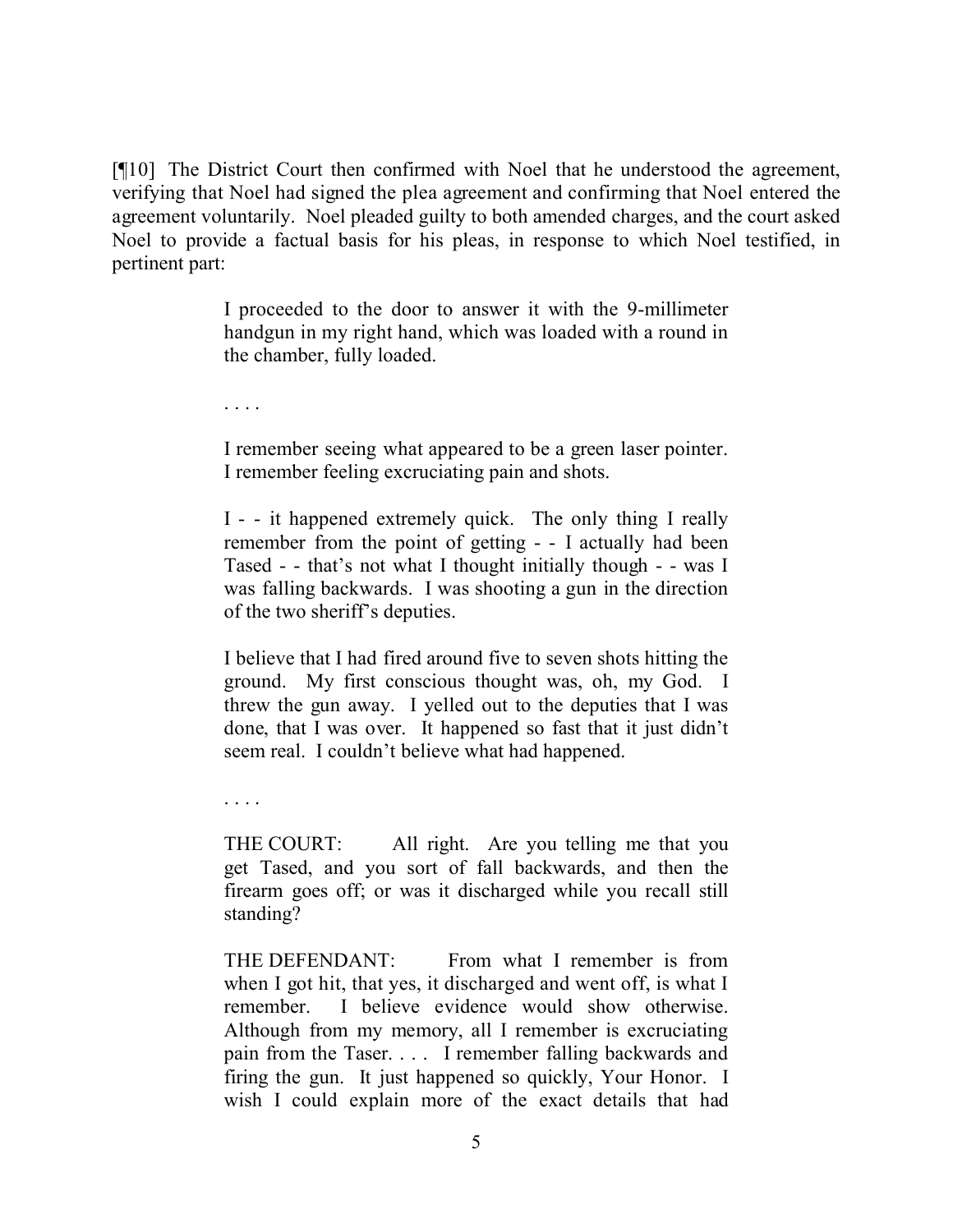happened in that short period of time. You know, 15 [shots] were fired, and one of the deputies was hit.

. . . .

THE COURT: I think what you told me, if I'm following what you've said, is you weren't' really trying to kill either Deputy [Walkma] or Deputy Yocum. It is just that when you got Tased, something happened to cause you to pull the trigger; and the gun discharged.

THE DEFENDANT: That's correct, Your Honor.

. . . .

THE DEFENDANT: I guess what maybe I ought to explain is that, you know, initially when I had been Tased, there was absolutely no intent whatsoever. Although firing 15 rounds when I was falling back, I did fire the gun in the direction of the deputies, which I believe - - you know, it's hard for me to think that I would have done that. But it does seem to show that I had intent to harm or kill the deputies when I fired back in their direction.

There's something that happened in my mind that, you know, it just - - it happened very quickly. I don't - - I just don't like to think that I could - - you know, if it were one or two rounds, that would make sense that it were accidental, but 15 I think shows intent to kill.

[PUBLIC DEFENDER]: Your Honor, if I may? The evidence would show that there were 14 bullet holes on Mr. Noel's side of the door. There were 15 rounds fired. It is our belief that probably the first round is the one that hit Officer [Walkma], while Officer [Walkma's] police statement is that the gun had cleared the door at the time that he saw a flash. So I think that would corroborate that.

There are four more bullets that are - - as the door was being pushed open or pulled open, I don't know which - - but they're at a very severe steep angle to the door. But they are all head high, and they're contact shots. The muzzle of the gun was clearly against the door, the door - - the hotel door.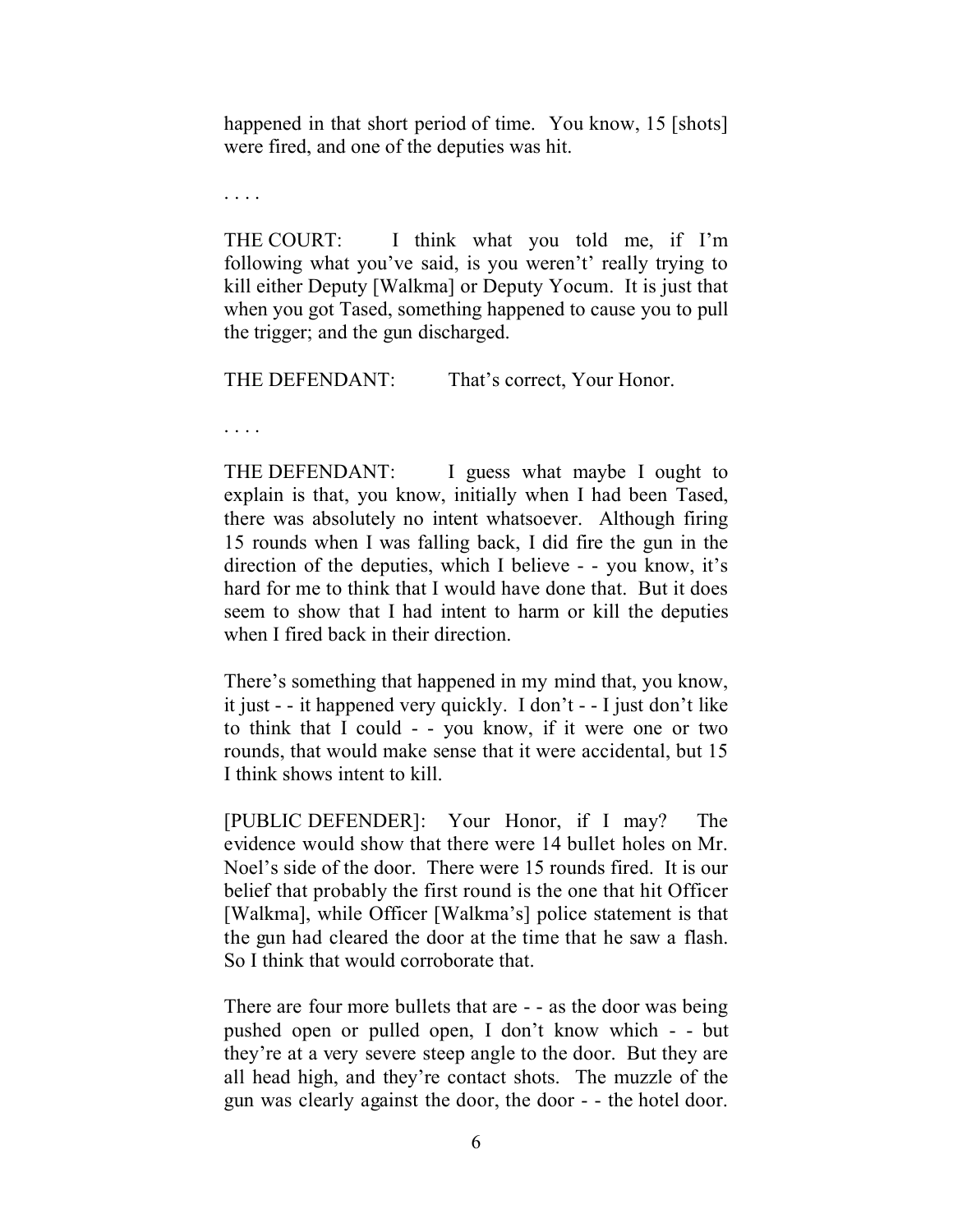So it has an automatic closure. So when Officer - - or Deputy [Walkma] and Yocum went in opposite directions, the door was closing at that point.

After that, Mr. Noel continued to fire through the door. And I think the State would be able to prove logically that the main pattern is in the middle of the door. But there are also bullet holes going off in the different angles which would indicate - - I think at trial they could make a pretty good argument that as the officers were running, he was aiming through the wall and through the door. That - - at that point, I don't think there's any doubt, even if the person was - - a complete accident - - that's one that Mr. Noel really can't remember because he was being Tased at the time. I think he was in surprise.

But after that, then the continuation I think is what the State and the Defense have agreed would be voluntary - - attempted voluntary manslaughter. So I don't think the first bullet really matters that much, other than I think that's the one that hit Deputy [Walkma], unfortunately.

So I think the remainder, even if - - and I think we can count that one. But even if we don't, we still have 14 bullets shot.

. . .

And just one more thing. If the Court is struggling with a factual basis, I would point out that the jury instruction states that the heat of passion is when an ordinarily reasonable person in the same or similar circumstances as those in question which would cause him to act rashly, without reflection or deliberation. And I think that's exactly what the facts given to the Court show. He acted rashly, without reflection, without deliberation, and continued through the process of emptying the clip.

. . .

[PROSECUTING ATTORNEY]: . . . The State would also like to add that when the deputies knocked on the door, Mr. Noel answered. They were commanding him to drop his gun. They were yelling at him over and over again. And at one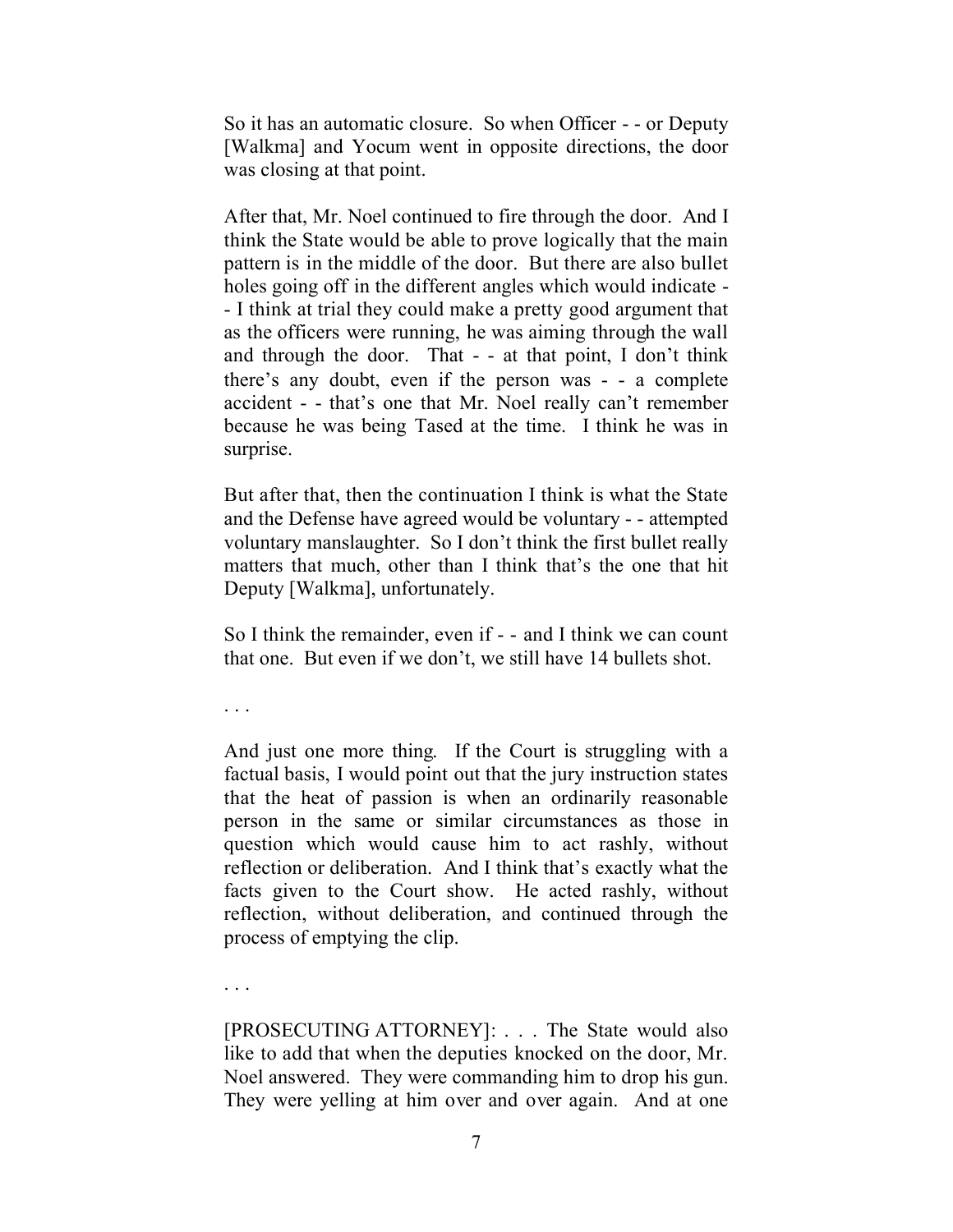point, he said "Fuck you." They continued to yell at him. And finally, they had to Tase him. He was angry with the officers - - of with the deputies from the beginning of the incident. He wanted them to go away. He would not comply. They continued to yell, and then he was Tased. And, Your Honor, that - - all of those factors together I think shows the heat of passion.

Additionally, at this point, I think it's important to note that law enforcement did not return fire. And the evidence would indicate that Mr. Noel was firing shots in the direction of both deputies, which again I think shows intent. And also, the evidence would show he was not falling backwards, but he was actually retreating into the room to protect himself, to get cover in case they did fire back.

The District Court ultimately concluded that Noel was competent to enter his guilty pleas, which were knowingly and voluntarily made with a full understanding of the consequences. The court accepted the pleas "under the *Alford* and *Berry* lines of cases," determining that the State could have proven the elements of the crimes charged beyond a reasonable doubt.

#### **III. The Sentencing**

[¶11] On January 22, 2013, Noel appeared before the District Court for sentencing, at which time both parties presented information that detailed the circumstances of Noel's crime. The State presented evidence regarding Noel's location when firing the fifteen rounds as well as testimony on the likely effect, or lack thereof, of Noel having been Tasered prior to commencing fire. The State also presented evidence regarding the various, inconsistent accounts Noel had given investigators about his conduct immediately after the shooting. Finally, Deputy Walkma and Deputy Yocum offered victim impact statements regarding the impact of the events on their lives.

[¶12] Noel presented testimony regarding his alcohol dependence, severe major depressive disorder, and post-traumatic stress disorder. Noel's expert witness indicated that, at the time of the shooting, although Noel understood that his actions were wrong, he was not able to control his behavior nor form any intent to harm. Noel also presented several witnesses to testify as to his good character.

[¶13] In rendering its decision, the District Court commented upon the relevant mitigating factors, also recognizing,

The victims are not satisfied with the plea agreement. Not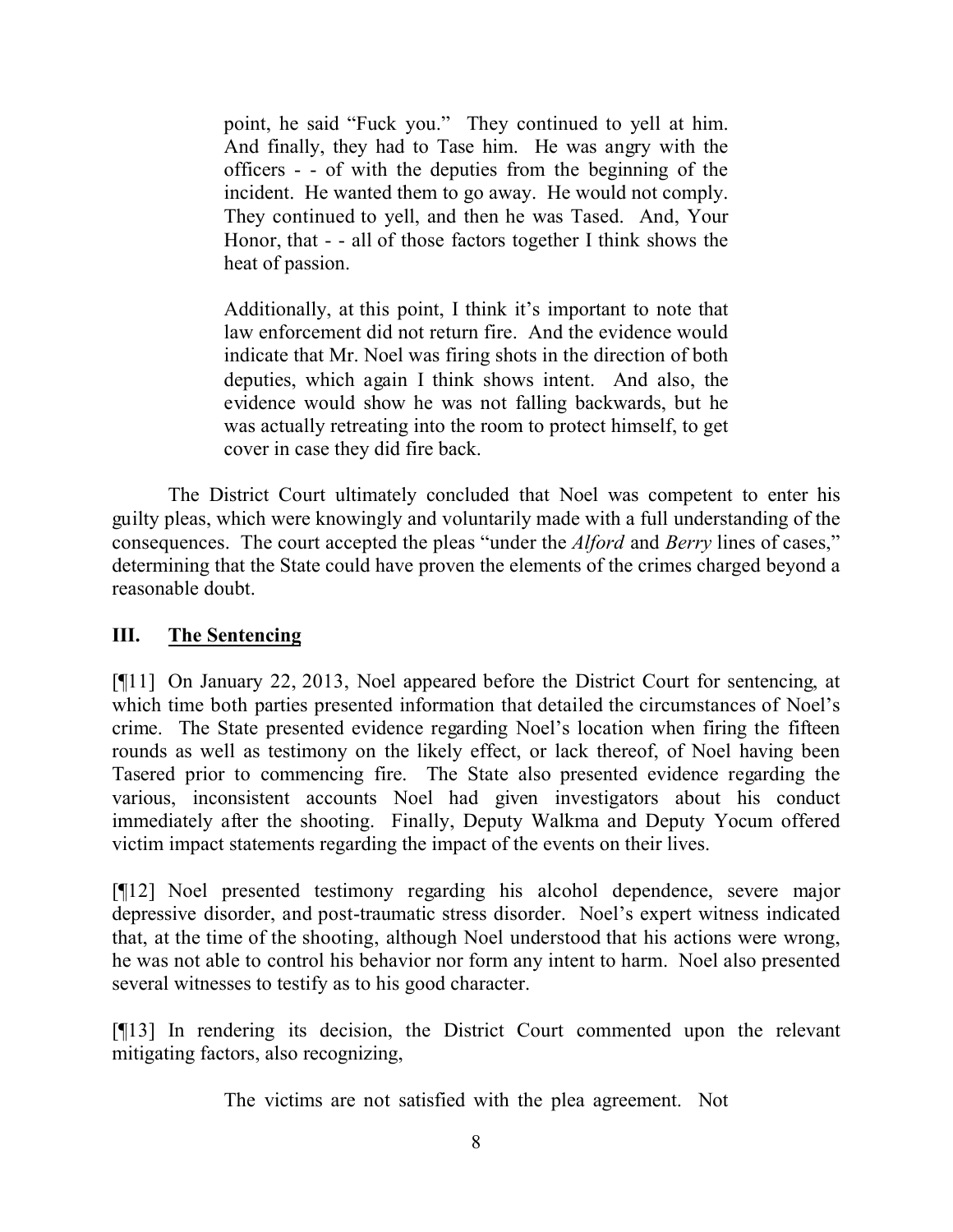mine today. They survived, and counsel now urges upon me those mitigating factors presented here today, mental illness, alcohol, and so forth, and ask me to weigh this in the middle as opposed to the high end if you want to say it that way, of these kind of charged crimes.

[¶14] The court noted that, in its opinion, Noel failed to take responsibility for his conduct and that Noel remains a danger to society, stating:

> The law says I'm supposed to consider those things when I consider what is a just result, but most of the mitigation you called for was established by the State's plea agreement where the minimum - - the floor of 20 years would have had to have been imposed without any choice had he been convicted.

The sentencing court ultimately sentenced Noel to a period of incarceration of seventeen to twenty years on each of the two counts, to run consecutively. This appeal followed.

# **ANALYSIS**

[¶15] Noel's briefs provide a large number of rather free-flowing concepts concerning the injustices he believes were visited upon him, while the State's issues are more succinctly stated. We therefore primarily consider this case in light of the issues articulated by the State.

## **I***.* **Validity of Plea Agreement**

[¶16] Although the State focuses on the notion, albeit correct, that Noel waived all nonjurisdictional challenges by virtue of his guilty plea, *see Kruger v. State*, 2012 WY 2, ¶ 45, 268 P.3d 248, 257 (Wyo. 2012), it is the very validity of those guilty pleas that Noel now challenges, thus necessitating some consideration of whether the guilty pleas and plea agreement were, in fact and in law, valid. $2^2$ 

## **A. Standard of Review**

[¶17] Review of a plea agreement is *de novo*. *See Duke v. State*, 2009 WY 74, ¶ 9, 209 P.3d 563, 567 (Wyo. 2009); *Ford v. State*, 2003 WY 65, ¶ 8, 69 P.3d 407, 410 (Wyo. 2003).

 <sup>2</sup> Because this Court necessarily must consider the validity of Noel's guilty pleas, in conjunction with the plea agreement, as part and parcel of this appeal, the issue regarding the waiver of Noel's right to appeal is moot.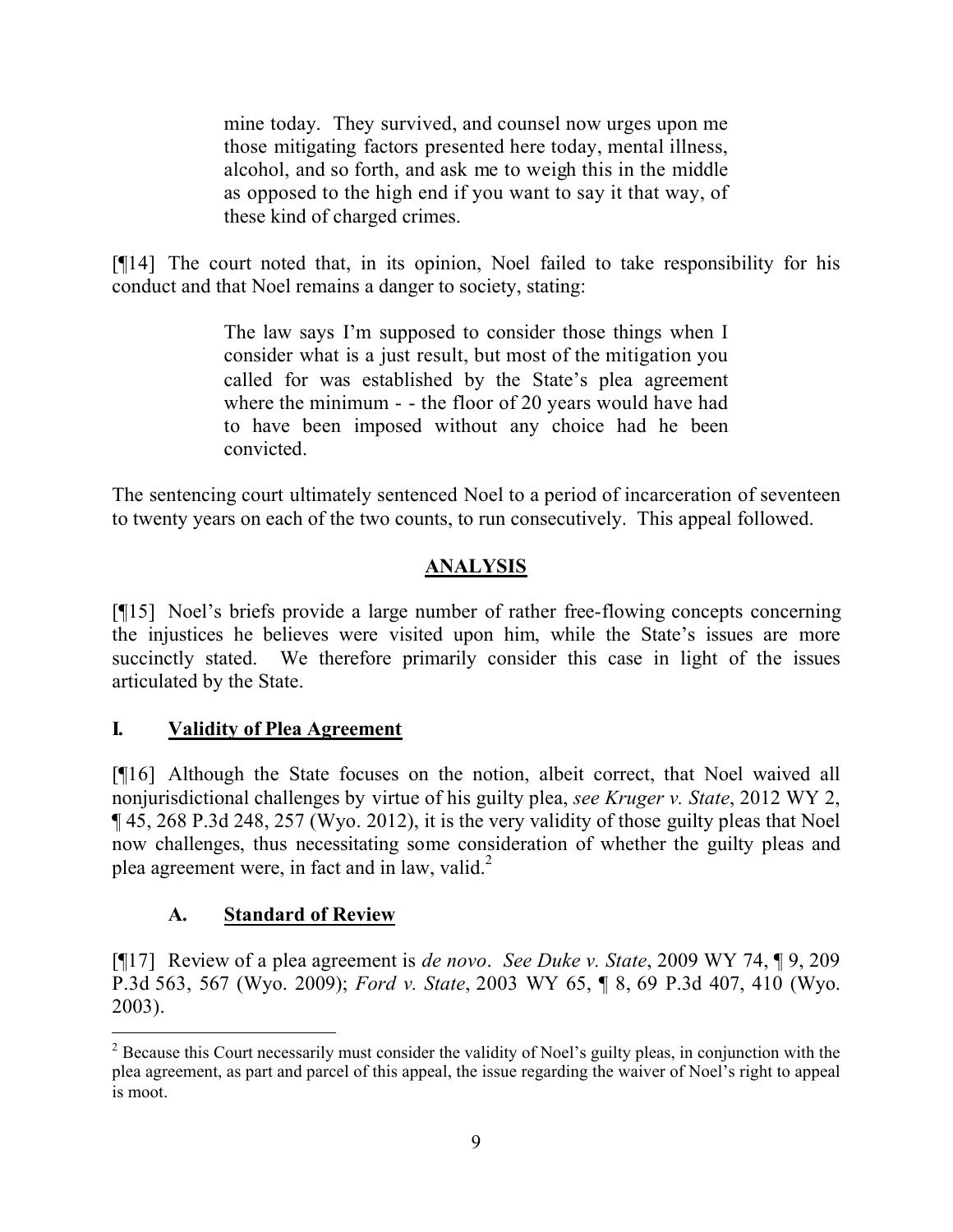## **B. Consideration of Noel's Plea Agreement**

[¶18] Simply stated, Noel agreed to plead guilty to two counts of attempted voluntary manslaughter to reduce his risk of exposure to a much longer sentence should he be convicted of two counts of attempted second-degree murder. Originally charged as two counts of attempted second-degree murder pursuant to Wyo. Stat. Ann. §§ 6-2-104 and 6- 1-301(a), Noel faced mandatory imprisonment of "not less than twenty years" on each count and the possibility of consecutive life sentences, *see* Wyo. Stat. Ann. § 6-2-104, whereas, with his ultimate convictions for two counts of attempted voluntary manslaughter, he was exposed to a period of incarceration of "not more than twenty (20) years" on each count, *see* Wyo. Stat. Ann. § 6-2-105(b). The District Court recognized the nature of the agreement, and confirmed as much with Noel, stating:

> THE COURT: Would it be the case that you've decided to plead guilty to these crimes in order to avoid the more severe punishment that might come if the State tried you for attempted second-degree murder?

THE DEFENDANT: Yes, I do, Your Honor.

[¶19] Yet, Noel now claims that the law does "not envision that a defendant will give up his ability to argue for probation, lock himself into a long prison sentence, and advocate unilaterally for consecutive sentences, in return for nothing more than the modest reduction of charges." To the contrary, that is exactly what the law contemplates. And it bears noting that the potential terms of incarceration which Noel avoided by virtue of this plea agreement were hardly "modest."

 $[$ [[20] W.R.Cr.P. 11(e)(1) describes the possible terms of plea agreements and provides that:

> (1) In General. – The attorney for the state and the attorney for the defendant or the defendant when acting pro se may engage in discussions with a view toward reaching an agreement that, upon the entering of a plea of guilty or nolo contendere to a charged offense or to a lesser related offense, the attorney for the state will do any of the following:

> **(A) Agree not to prosecute other crimes or move for dismissal of other charges;**

> (B) Make a recommendation, or agreement not to oppose the defendant's request, for a particular sentence, with the understanding that such recommendation or request shall not be binding upon the court; **or**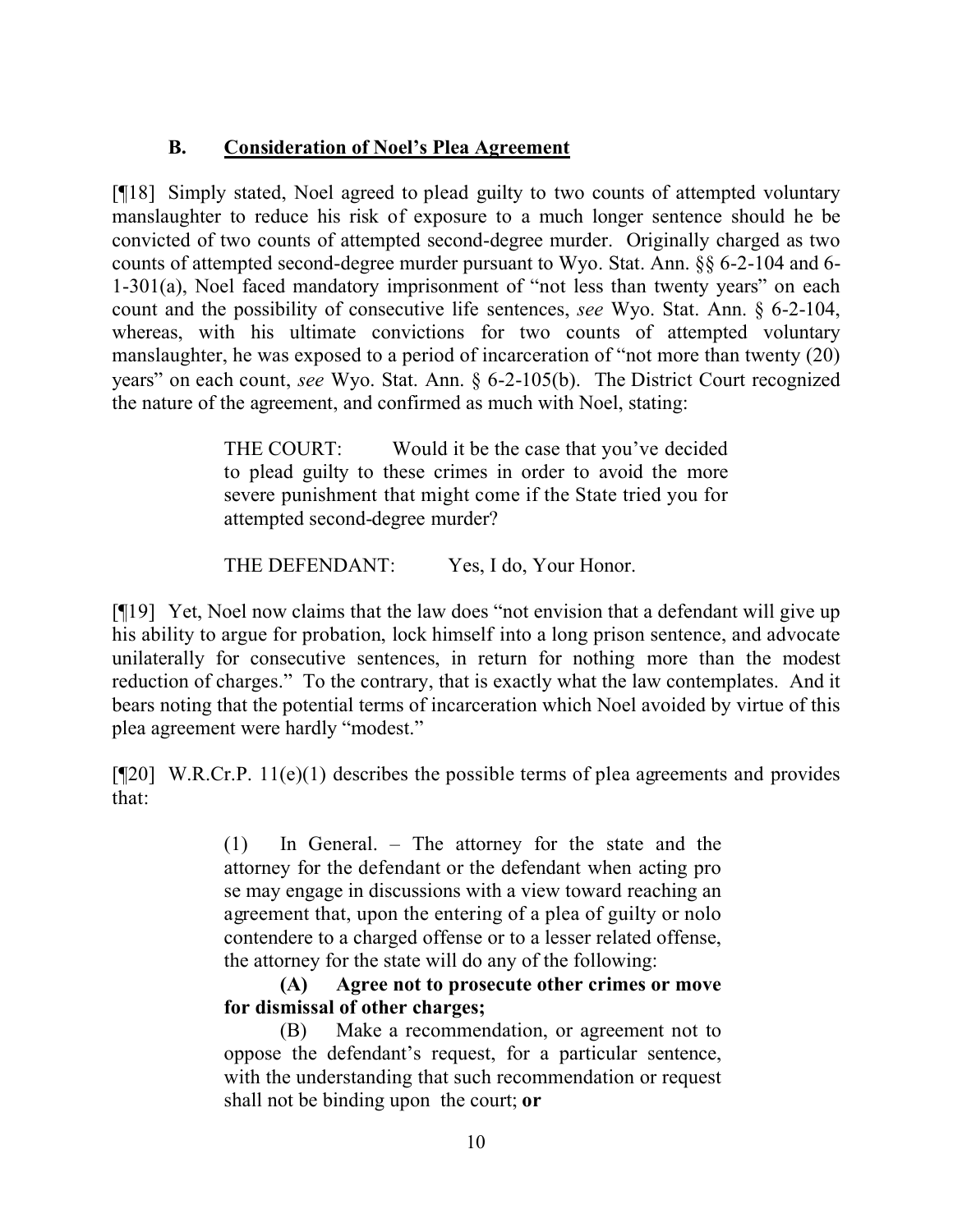(C) Agree that specific sentence is the appropriate disposition of this case.

W.R.Cr.P.  $11(e)(1)$  (emphasis added).

[¶21] The procedures required of Rule 11 are "well-defined." *Gibbs v. State*, 2008 WY 79, ¶ 12, 187 P.3d 862, 866 (Wyo. 2008). Noel would have this Court declare that Rule 11 requires *all three* of the subparagraphs to apply to any given plea agreement when the plain and unambiguous language of the rule clearly provides for those parameters in the disjunctive, not conjunctive. $\frac{3}{3}$ 

[¶22] Here, the State agreed with Noel to reduce his charges from attempted seconddegree murder to attempted voluntary manslaughter, which comports with the requirements of Rule  $11(e)(1)(A)$ . Nothing more was required. Accordingly, this Court need not further consider Noel's assertions that the State *also* was required to enter into a "true" sentencing recommendation. The State was entitled to advocate for the maximum agreed-upon punishment of twenty years per count, while Noel was entitled to advocate for the minimum of five-and-one-half. The plea agreement was valid.

# **II. Validity of Guilty Pleas**

## **A. Standard of Review**

[¶23] Because Noel did not object to the plea-taking procedure below, nor move to withdraw his guilty pleas, this Court reviews Noel's assertions of error under a plain error standard. *See Nguyen v. State*, 2013 WY 50, ¶ 10, 299 P.3d 683, 686 (Wyo. 2013).

> Plain error exists when: 1) the record is clear about the incident alleged as error; 2) there was a transgression of a clear and unequivocal rule of law; and 3) the party claiming the error was denied a substantial right which materially

*Id.* Nothing in the federal rules, or the Wyoming rules, requires that *all four* of these concessions be in place for a plea agreement to be recognized as valid.

 <sup>3</sup> The Notes of the Advisory Committee for the 1974 Amendments to the Federal Rules of Criminal Procedure, which provide the foundation for Wyoming's comparable rules, explain:

Subdivision  $[11](e)(1)$  is intended to make clear that there are four possible concessions that may be made in a plea agreement. First, the charge may be reduced to a lesser charge. Second, the attorney for the government may promise to move for dismissal of other charges. Third, the attorney for the government may agree to recommend or not to oppose the imposition of a particular sentence. Fourth, the attorneys for the government and the defense may agree that a given sentence is an appropriate disposition of the case.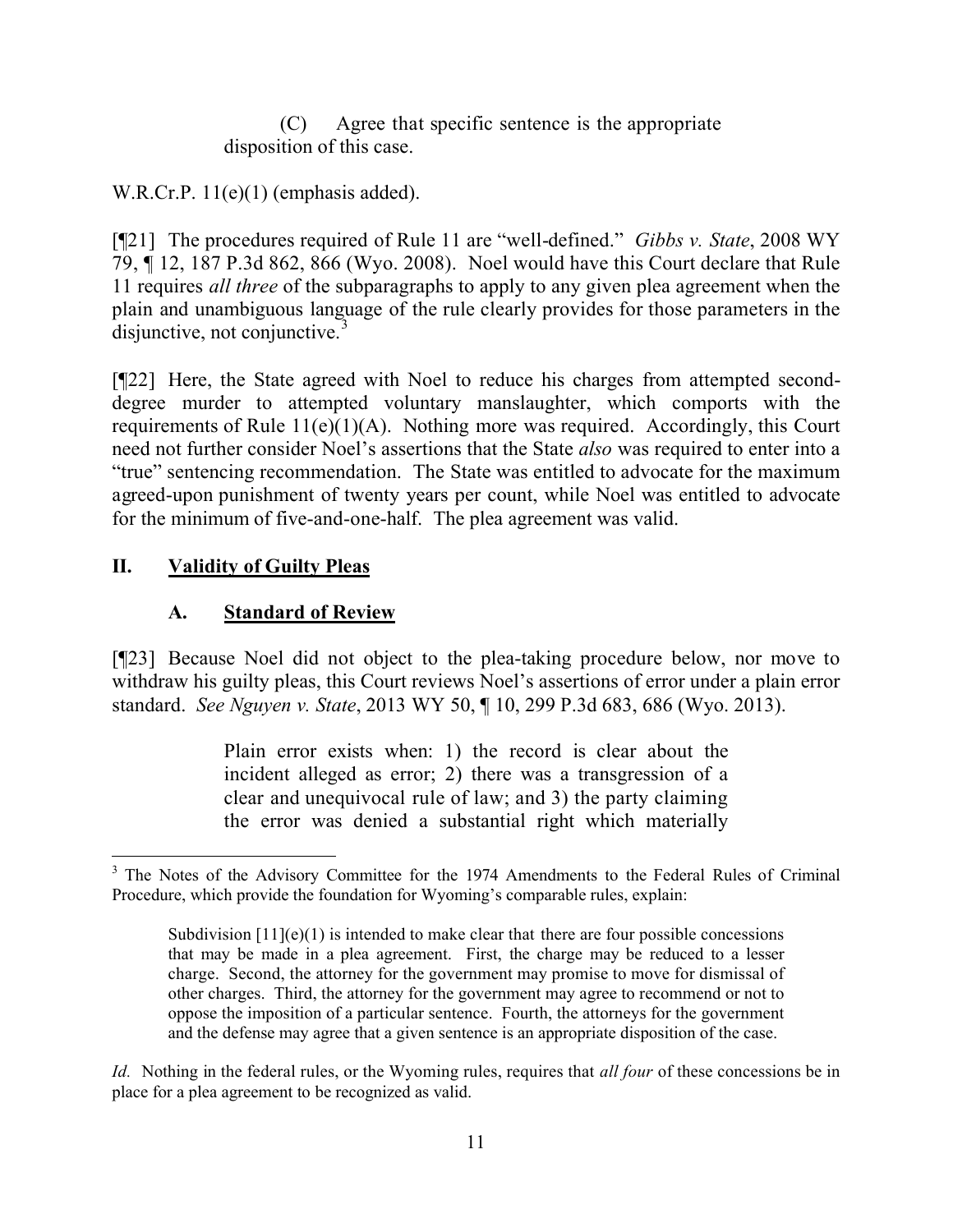prejudiced him.

*Id.* (quoting *Kidwell v. State*, 2012 WY 91, ¶ 10, 279 P.3d 540, 543 (Wyo. 2012)). It is Noel's burden to demonstrate plain error. *See Kidwell*, ¶ 10, 279 P.3d at 543.

## **B. Consideration of Noel's Guilty Pleas**

[¶24] Noel challenges the acceptance of his guilty pleas in light of what he contends was "strong evidence" of his "actual innocence." Noel does *not* assert that he was insufficiently informed of his rights or the waiver thereof by virtue of a guilty plea, *nor* does he realistically argue that his guilty pleas were involuntary. *See generally Van Haele v. State*, 2004 WY 59, ¶ 27, 90 P.3d 708, 716 (Wyo. 2004); *Reyna v. State*, 2001 WY 105, ¶ 9, 33 P.3d 1129, 1132 (Wyo. 2001). Thus, this Court need not determine whether the trial court sufficiently described the nature of the charges, including the possible penalties; informed the defendant of his right to representation; and/or informed the defendant of the rights waived by a guilty plea. *See Sena v. State*, 2010 WY 93, ¶ 9, 233 P.3d 993, 996 (Wyo. 2010). Rather, Noel asserts that there was an insufficient factual basis, as contemplated by W.R.Cr.P. 11, of his intent to  $\text{kill}^4$ . He asserts that he "consistently denied intent" and that the evidence undermined the factual basis provided for his pleas.<sup>5</sup>

[¶25] W.R.Cr.P. 11(f) addresses the factual basis requirement and states:

**(f)** *Determining Accuracy of Plea***.** – Notwithstanding the acceptance of a plea of guilty, the court should not enter a judgment upon such plea without making such inquiry as shall satisfy it that there is a factual basis for the plea.

[¶26] This Court has explained:

The intent of the procedural requirement of a factual basis is to prevent the individual charged with a crime from being misled into a waiver of substantial rights. *Sami v. State,* 2004 WY 23, 19, 85 P.3d 1014, 19 (Wyo. 2004). A sufficient

<sup>&</sup>lt;sup>4</sup> The "intent to kill" required for voluntary manslaughter involves an intentional act committed "upon a sudden heat of passion." *See State v. Keffer*, 860 P.2d 1118, 1138 (Wyo. 1993); Wyo. Stat. Ann. § 6-2- 105(a)(i). It does not require wicked evil or unlawful purpose, or willful disregard of the rights of others. *See Keffer*, 860 P.2d at 1138-39.

<sup>&</sup>lt;sup>5</sup> It is worth noting that Noel frequently relies upon "evidence" presented at his subsequent sentencing hearing. This after-the-fact evidence, would be irrelevant and, frankly, was unavailable to the district judge at the time the plea was taken.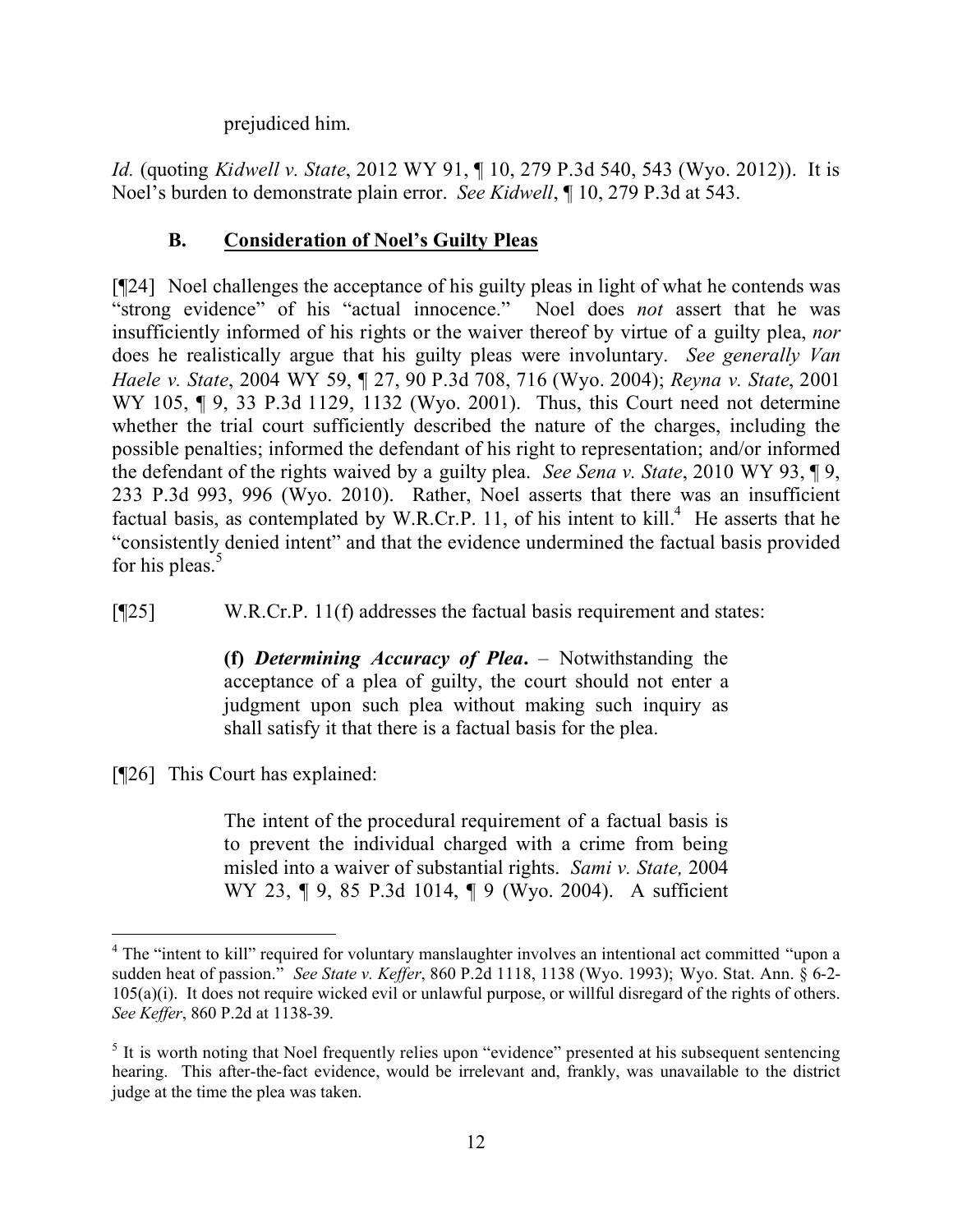inquiry to obtain a factual basis includes a determination that the defendant understood his conduct, in light of the law, to be criminal. *Id.* However, the factual basis for accepting a plea may be inferred from circumstances surrounding the crime and need not be established only from the defendant's statements. *Id.* W.R.Cr.P. 11 does not require proof beyond a reasonable doubt that a defendant who pleads guilty is actually guilty nor does it require complete descriptions of the elements. *Id.*

*Maes v. State*, 2005 WY 70, ¶ 21, 114 P.3d 708, 714 (Wyo. 2005). *See also Hirsch v. State,* 2006 WY 66, ¶ 9, 135 P.3d 586, 590 (Wyo. 2006); *Sami v. State,* 2004 WY 23, ¶¶ 9-10, 85 P.3d 1014, 1017-18 (Wyo. 2004).

[¶27] The flaw with Noel's argument is that, here, the court accepted the guilty pleas not based upon Noel's presentation of a factual basis for his guilty pleas but under the *Alford*  and *Berry* lines of cases, which recognize that

> An *Alford* plea is a guilty plea. *N. Carolina v. Alford,* 400 U.S. 25, 31, 91 S.Ct. 160, 164, 27 L.Ed.2d 162 (1970); 5 Wayne R. LaFave, et al., Crim. Proc. § 21.4(f) (3d ed. 2007). It differs from a conventional guilty plea because the defendant denies his guilt and therefore does not supply a satisfactory basis for the plea, but instead seeks to obtain the benefit of a plea bargain to avoid a potentially harsher penalty than he might receive if he goes to trial and is convicted. *Id.* Courts considering the issue have held that an *Alford* plea has the same preclusive effect in subsequent civil litigation as an ordinary guilty plea. *Zurcher v. Bilton,* 379 S.C. 132, 136, 666 S.E.2d 224, 227 (2008); *United States v. In,* 83 Fed.R.Evid. Serv. 168 (D. Utah 2010).

*McEwan v. State*, 2013 WY 158, ¶ 15, n.4, 314 P.3d 1160, 1165 (Wyo. 2013). *See also North Carolina v. Alford*, 400 U.S. 25, 91 S. Ct. 160, 27 L. Ed. 2d 162 (1970); *Berry v. State*, 2004 WY 81, 93 P.3d 222 (Wyo. 2004); *Sami,* 2004 WY 23, 85 P.3d 1014; *Rude v. State*, 851 P.2d 15, 18 (Wyo. 1993).

[¶28] The existence of a bona fide defense does not prevent the entry of an Alford plea. *See Johnston v. State*, 829 P.2d 1179, 1182 (Wyo. 1992). But, "[a]cceptance of an Alford plea . . . require[s] strong evidence of actual guilt to negate the claim of innocence and provide a means by which the trial court can test whether the plea was intelligently entered. *Maes*, ¶ 21, 114 P.3d at 714 (quoting *Johnston v. State,* 829 P.2d 1179, 1181 (Wyo. 1992)).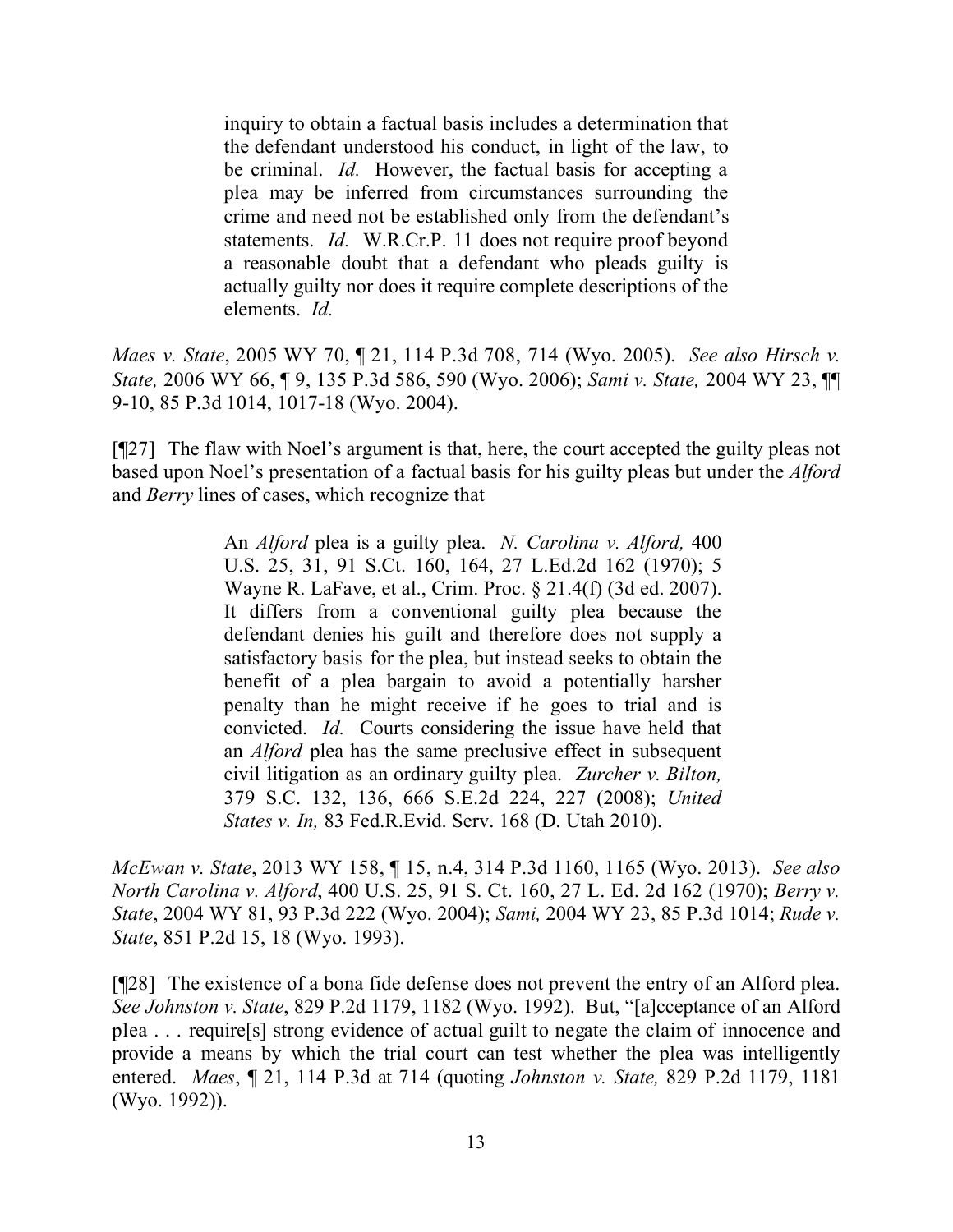[¶29] Thus, in order to accept Noel's *Alford* pleas, the trial court required sufficient evidence that substantially negated Noel's claims of innocence. In determining the sufficiency of a factual basis, a trial court may draw inferences from the defendant's admissions, the circumstances surrounding the crime, and the evidence presented by the State. *See Nguyen*, ¶ 11, 299 P.3d at 686; *Rude*, 851 P.2d at 18. As the State well noted, a sufficient factual basis from which intent may be easily and clearly inferred has been recognized in several Wyoming cases. *See Maes,* 2005 WY 70, 114 P.3d 708; *Warren v. State*, 809 P.2d 788 (Wyo. 1991).

[¶30] Here, the totality of facts and circumstances presented by the State, as conceded by Noel, were more than sufficient to justify the court's determination that, even if Noel's initial shots were caused by a reaction to the Taser, his continued firing and the discharge of a total of fifteen rounds in the direction of the law enforcement officers was intentional conduct, directed at the law enforcement officers, in a manner that a jury could well conclude evidenced an intent to kill. This is even more so given Noel's conduct in answering the hotel door armed with a handgun; responding in a verbally aggressive manner to the deputies' demands; Noel's retreat into his hotel bedroom for refuge; and the placement of the shots fired by Noel. While Noel disclaimed any memory of any intent to harm the officers, he also conceded that the facts demonstrated otherwise.

[¶31] This Court has no hesitancy in recognizing the "strong evidence of actual guilt to negate the claim of innocence," or, more accurately, amnesia. *See Maes*, ¶ 21, 114 P.3d at 714 (citing *Johnston v. State*, 829 P.2d 1179, 1181 (Wyo. 1992)). Contrary to Noel's after-the-fact assertion, nothing during the re-arraignment and change of plea procedures could be interpreted as "equivocal" with regard to the existence of Noel's requisite intent. In sum, Noel's guilty pleas, made in conjunction with a valid plea agreement and motivated by Noel's desire to limit his exposure to an even greater period of incarceration, were knowingly, voluntarily, and intelligently made by a competent defendant, with adequate advice of counsel, and there was nothing in the record that would cause this Court to question the accuracy or reliability of Noel's admission that he committed the crimes with which he was charged.

## **III. Logical Impossibility of the Conviction**

[¶32] Noel next contends that, even if this Court accepts the validity of his plea agreement and his guilty pleas, the law itself demands that his pleas be set aside as a logical impossibility. More specifically, Noel claims that attempted voluntary manslaughter is an impossible crime and he could not consciously "attempt" to commit a crime when he merely reacted in confused panic to the intense pain inflicted by the Taser.

## **A. Standard of Review**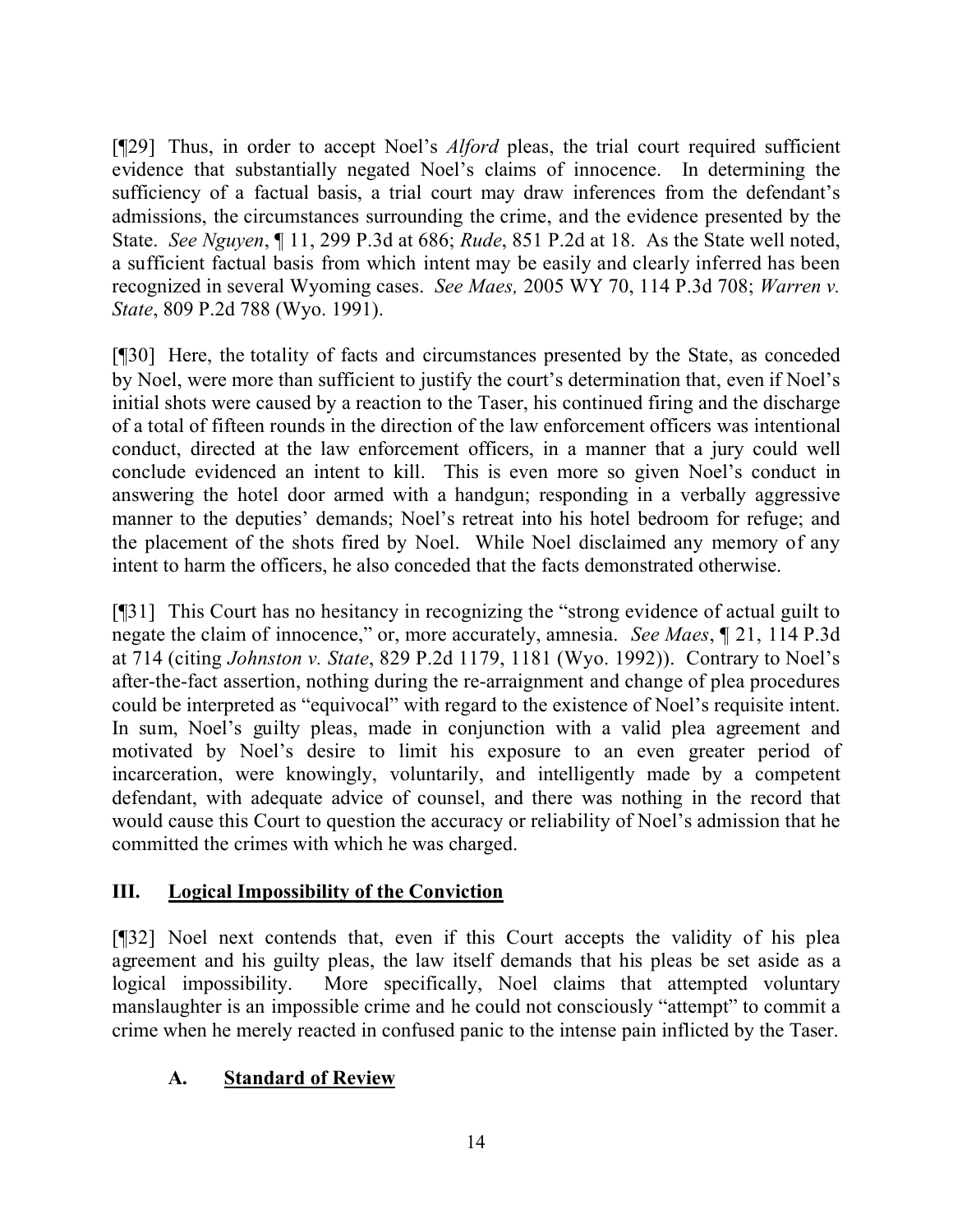[¶33] The argument lodged by Noel that it is "logically impossible" for a person to specifically intend to commit a form of murder which does not require specific intent to kill presents an issue of law that this Court reviews *de novo*. *See Worcester v. State*, 2001 WY 82, 13, 30 P.3d 47, 52 (Wyo. 2001).

## **B. Consideration of Attempted Voluntary Manslaughter as a Logical Possibility**

[¶34] Wyoming precedent controls this issue, establishing a long history of this State's recognition of attempted voluntary manslaughter as a logically and legally possible crime. *See Landeroz v. State*¸ 2011 WY 168, ¶¶ 19, 267 P.3d 1075, 1080 (Wyo. 2011); *Meyers v. State*, 2007 WY 118, ¶¶ 1-3, 164 P.3d 544, 545 (Wyo. 2007); *Hernandez v. State*, 2007 WY 105, ¶¶ 45-47, 162 P.3d 472, 482-83 (Wyo. 2007); *Mattern v. State*, 2007 WY 24, ¶¶ 32-36, 151 P.3d 1116, 1130-31 (Wyo. 2007); *Maes*, ¶ 1, 114 P.3d at 709 (Wyo. 2005); *Reilly v. State*, 2002 WY 156, 55 P.3d 1295 (Wyo. 2002) (rejecting the notion that the general intent crime of second degree murder is compatible with the specific intent required for attempt); Stout v. State, 2001 WY 114,  $\P$  3, 35 P.3d 1198, 1200 (Wyo. 2001); *Bilderback v.* State, 13 P.3d 249, 251-52 (Wyo. 2000); *Knox v.* State, 848 P.2d 1354, 1356 (Wyo. 1993); *Sanchez v.* State, 841 P.2d 85, 89 (Wyo. 1992); *Warren v. State*, 809 P.2d 788 (Wyo. 1991) (recognizing the crime of attempted voluntary manslaughter); *Stice v. State*, 799 P.2d 1204, 1205 (Wyo. 1990); *Best v. State*, 736 P.2d 739, 747 (Wyo. 1987); *Shepard v. State*, 720 P.2d 904, 905 (Wyo. 1986).

[¶35] In addressing a comparable analysis, this Court stated:

Appellant contends that the elements of an attempt and second-degree murder are mutually exclusive and/or logically impossible, because an attempt requires that one act with a specific intent, while second-degree murder only requires that one act with a general intent. . . .

Wyo. Stat. Ann. § 6-1-301 states, in pertinent part:

(a) A person is guilty of an attempt to commit a crime if:

(i) With the intent to commit the crime, he does any act which is a substantial step towards commission of the crime. A "substantial step" is conduct which is strongly

<sup>&</sup>lt;sup>6</sup> In *Reilly*, this Court concluded that "Wyoming is not a jurisdiction that finds it 'logically impossible' to attempt a general intent crime." *Id.*, ¶ 10, p. 1263.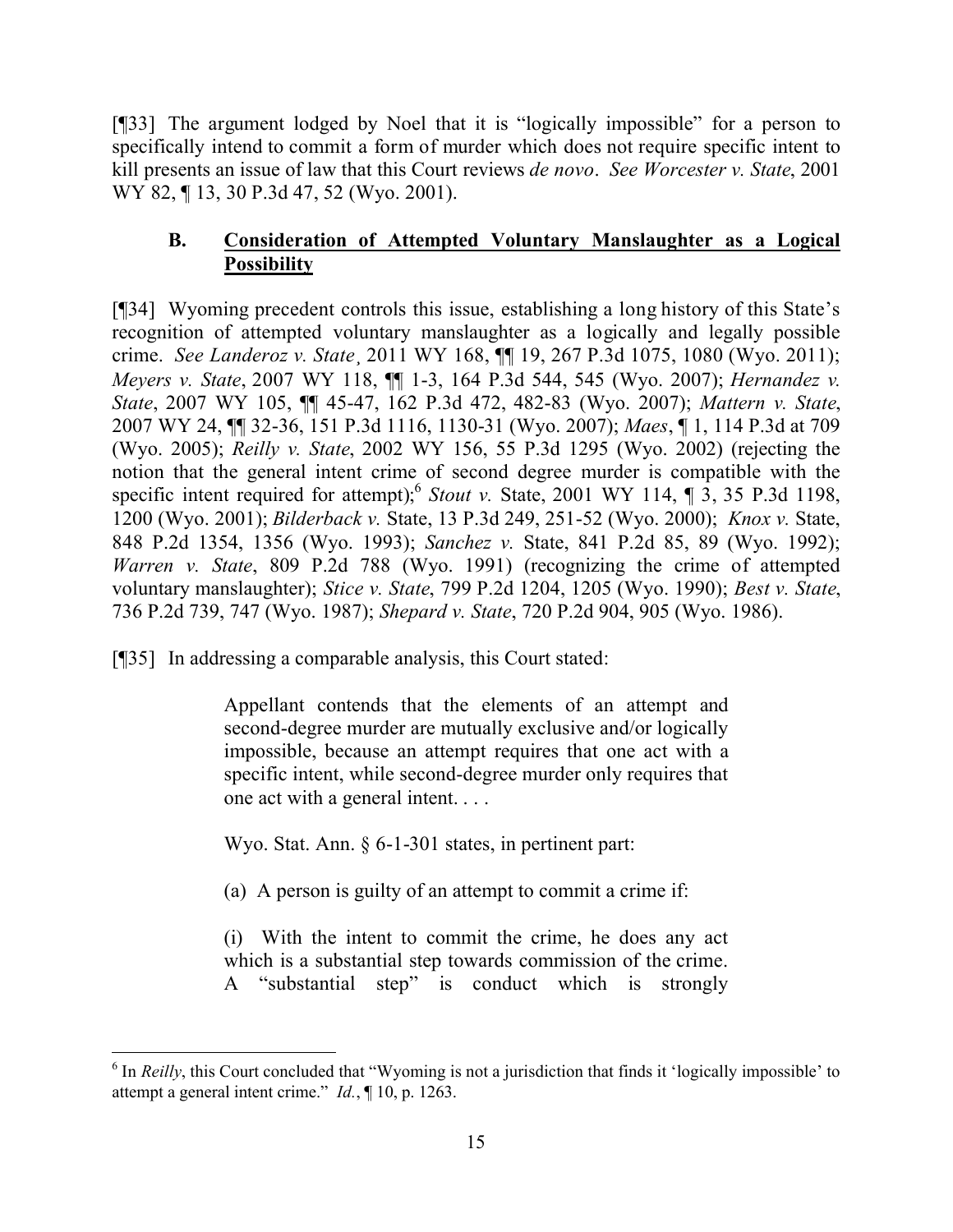corroborative of the firmness of the person's intention to complete the commission of the crime[.]

According to Wyo. Stat. Ann. § 6-2-104, "[w]hoever purposely and maliciously, but without premeditation, kills any human being is guilty of murder in the second degree. . . ."

Appellant's claimed "logical impossibility" arises from the "intent" elements of these respective statutes. In the past, crimes have commonly been categorized by whether they require a "specific intent" or a "general intent." For many years, Wyoming had several pattern jury instructions defining and explaining the two terms, and yet, the differences between the concepts were not always readily discernible.

Realizing that the distinction between a specific intent crime and a general intent crime is apparently troublesome, we can perhaps clarify it by stating it in a somewhat different way. When the statute sets out the offense with only a description of the particular unlawful act, without reference to intent to do a further act or achieve a future consequence, the trial judge asks the jury whether the defendant intended to do the outlawed act. Such intention is general intent. When the statutory definition of the crime refers to an intent to do some further act or attain some additional consequence, the offense is considered to be a specific intent crime and then that question must be asked of the jury.

*Dorador v. State,* 573 P.2d 839, 843 (Wyo. 1978). Following that logic, an "attempt" is a "specific intent" crime in that the attempt statute requires that one act with the intent to commit the object crime. On the other hand, we have held that second-degree murder is a general intent crime, because it requires proof only that the act was done voluntarily or deliberately, not that there was a specific intent to kill. *Bouwkamp v. State,* 833 P.2d 486, 493 (Wyo. 1992); *Ramos v. State,* 806 P.2d 822, 830 (Wyo. 1991).

. . . .

#### **Our precedent reveals that Wyoming is not a jurisdiction that finds it "logically impossible" to attempt a general**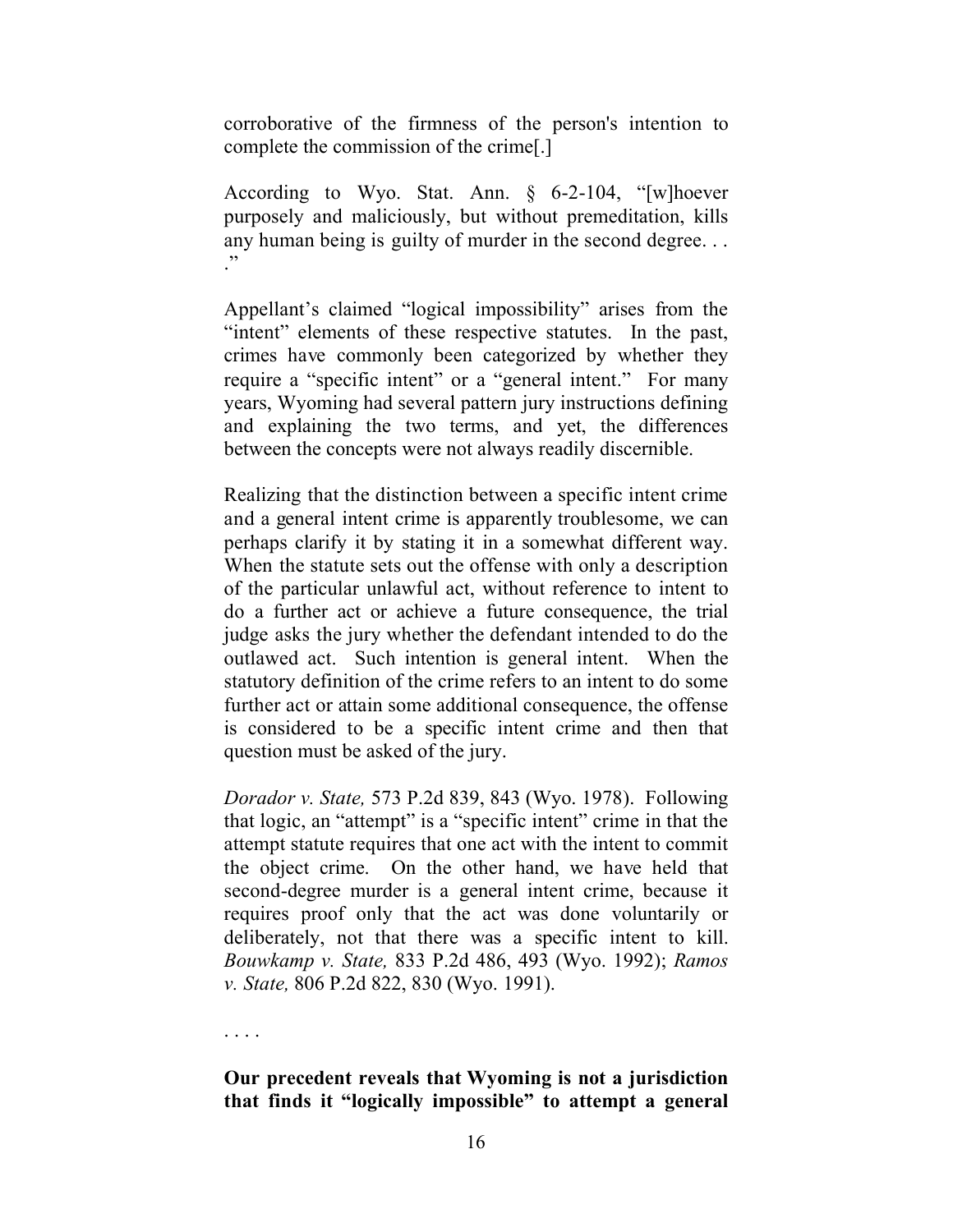**intent crime**. In several opinions, we have affirmed attempted second-degree murder convictions. *See, e.g., Bilderback v. State,* 13 P.3d 249 (Wyo. 2000); *Gabriel v. State,* 925 P.2d 234 (Wyo. 1996); and *Dichard v. State,* 844 P.2d 484 (Wyo. 1992). **We have also previously recognized the crime of attempted voluntary manslaughter**. *Warren v. State,* 809 P.2d 788 (Wyo. 1991). Wyo. Stat. Ann. § 6-2- 105(a) (LexisNexis 2001) provides, in pertinent part:

A person is guilty of manslaughter if he unlawfully kills any human being without malice, expressed or implied, either:

(i) Voluntarily, upon a sudden heat of passion[.]

In *Warren,* 809 P.2d at 790, Warren challenged the sufficiency of the evidence to convict him of attempted voluntary manslaughter, arguing that there was no evidence of an attempt to kill. After stating the substantive elements of attempted voluntary manslaughter, this Court proceeded to evaluate the sufficiency of the evidence as to those elements, primarily the evidence supporting Warren's "attempt" to kill his victim and the accompanying inference regarding Warren's intent. *Id.* We concluded that the reasonable inference from the evidence presented was that "Warren attempted to kill [his victim], and a jury could so find beyond a reasonable doubt." *Id.* **In the context of appellant's claimed "logical impossibility," particularly the intent element of an attempt versus that of an underlying general intent crime, attempted second-degree murder is indistinguishable from attempted voluntary manslaughter**. Indeed, voluntary manslaughter is a "lesser included offense of the crime of second degree murder," and is "a general intent crime that does not require a deliberate intent to kill." *State v. Keffer,* 860 P.2d 1118, 1138-39 (Wyo. 1993).

. . . .

**Nothing about the instant case convinces us that we should now find it legally or logically impossible for a person to attempt a general intent crime**. As we said in *Compton,* 931 P.2d at 940, 941 (*quoting People v. Frysig,* 628 P.2d 1004, 1007 n. 4, 1008 (Colo. 1981)), the question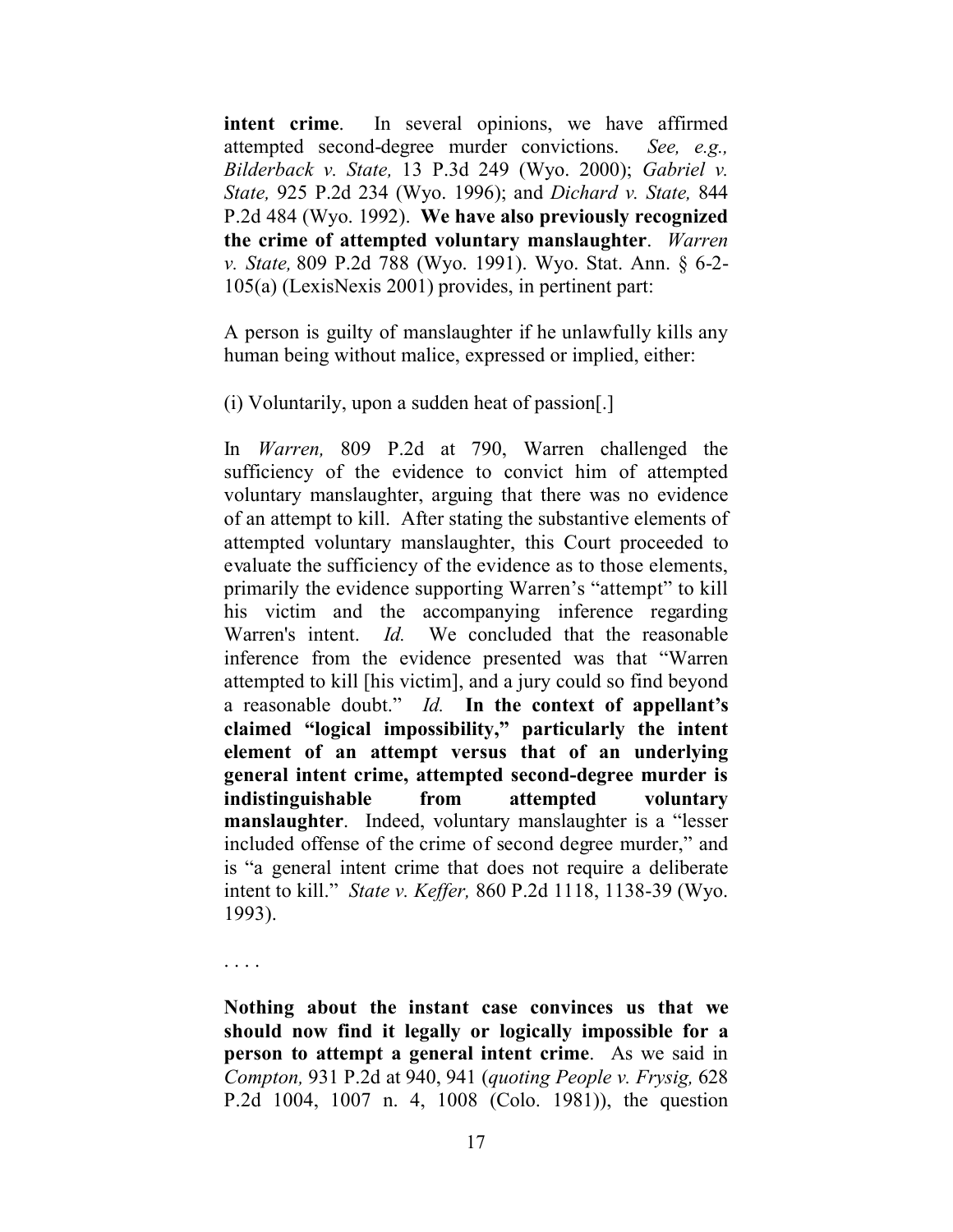presented to the jury in an attempt case essentially has two levels: (1) whether the person had  $\frac{1}{x}$  'the intent to perform acts which, if completed, would constitute the underlying offense' "- in other words, did the person intend the conduct that constitutes the substantial step; and (2) whether the person had the intent necessary as an element of the underlying offense—" '[e]xcept for the intentional conduct constituting the substantial step, the requisite culpability is that provided for in the definition of the [underlying] offense.' " That analysis works just as well for attempted crimes that traditionally have been categorized as general intent crimes as it does for attempted crimes that traditionally have been categorized as specific intent crimes.

*Id.*, **¶** 6-12; 55 P.3d at 1261-63 (footnote omitted).

*Bloomfield v. State*, 2010 WY 97, ¶ 13, 234 P.3d 366, 371-73 (Wyo. 2010) (emphasis added).

[¶36] Noel seeks to distinguish this precedent, asserting that the issue herein is different, in that it involves the *particular form* of "voluntary manslaughter." What Noel's argument really boils down to is his assertion that the district court should have concluded that Noel lacked intent, thereby invalidating any guilty plea for either Noel's original charges or his amended charges. However the court was under no obligation to draw such a conclusion, particularly in light of the totality of evidence presented to it, nor has Noel provided this Court with legal or factual support to deviate from its precedent. The Court declines to accept his invitation to do so.

## **IV***.* **Validity of Noel's Sentence**

[¶37] Finally, Noel challenges the sentence imposed upon him by the sentencing court, asserting that the court failed to consider the mitigating evidence before it.

# **A. Standard of Review**

[¶38] Generally speaking, this Court reviews a district court's sentencing decision for an abuse of discretion. *See Magnus v. State*, 2013 WY 13, ¶ 24, 293 P.3d 459, 467-68 (Wyo. 2013). The standard of review for the reasonableness of a sentence has been more particularly described as:

> When a criminal sentence is within the parameters set by the legislature, as it is here, that sentence will not be overturned on appeal absent a clear abuse of discretion. Dodge v. State,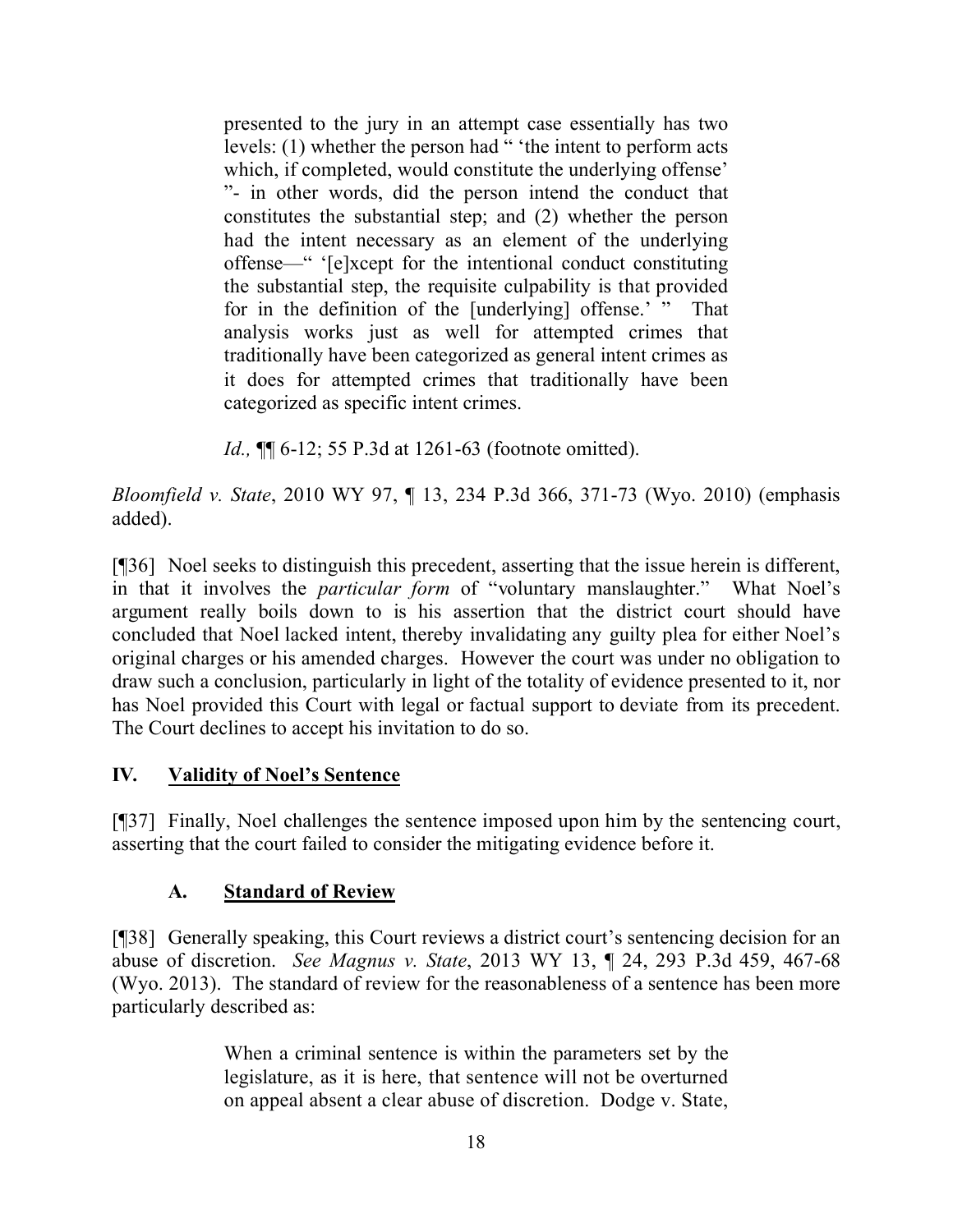951 P.2d 383, 385 (Wyo. 1997). An abuse of discretion does not occur unless a court has acted in a manner which exceeds the bounds of reason under the circumstances. *Vaughn v. State*, 962 P.2d 149, 152 (Wyo. 1998). The ultimate issue is whether or not the court could have reasonably concluded as it did. *Id*. In evaluating the reasonableness of a criminal sentence, we give consideration to the crime and its circumstances along with the character of the defendant. *Dodge*, 951 P.2d at 385.

*Suval v. State*, 6 P.3d 1272, 1274 (Wyo. 2000).

[¶39] Thus, a "sentence will not be disturbed because of sentencing procedures unless the defendant can show an abuse of discretion, procedural conduct prejudicial to him, circumstances which manifest inherent unfairness and injustice, or conduct which offends the public sense of fair play." *Id.* (quoting *Joreski v. State*, 2012 WY 143, ¶ 13, 288 P.3d 413, 416-17 (Wyo. 2012)). Noel carries the burden of demonstrating that he was prejudiced and his substantial right was affected by any error. *Id. See also Bitz v. State,* 2003 WY 140, ¶ 7, 78 P.3d 257, 259 (Wyo. 2003).

[¶40] However, because Noel failed to object during the sentencing hearing, the review of claimed error is limited to a search for plain error:

> First, the record must be clear as to the incident which is alleged as error. Second, the party claiming the error amounted to plain error must demonstrate that a clear and unequivocal rule of law was violated. Finally, that party must prove a substantial right has been denied him and, as a result, he has been materially prejudiced.

*Meyers,* ¶ 16, 124 P.3d at 716 (quoting *Wilks v. State,* 2002 WY 100, ¶ 7, 49 P.3d 975, 981 (Wyo. 2002)).

## **B. Consideration of Noel's Sentences**

[¶41] Noel complains that his sentence was not illegal but simply unfair. He takes issue with the villainous manner in which he was portrayed at the sentencing hearing and argues that the sentencing court failed to consider the mitigating circumstances Noel presented in favor of a lesser sentence.

[¶42] In devising a sentence for the conviction of a crime, a court must consider a number of factors. "The judge in exercising his judicial discretion should give consideration to all circumstances – aggravating as well as mitigating." *Cavanaugh v.*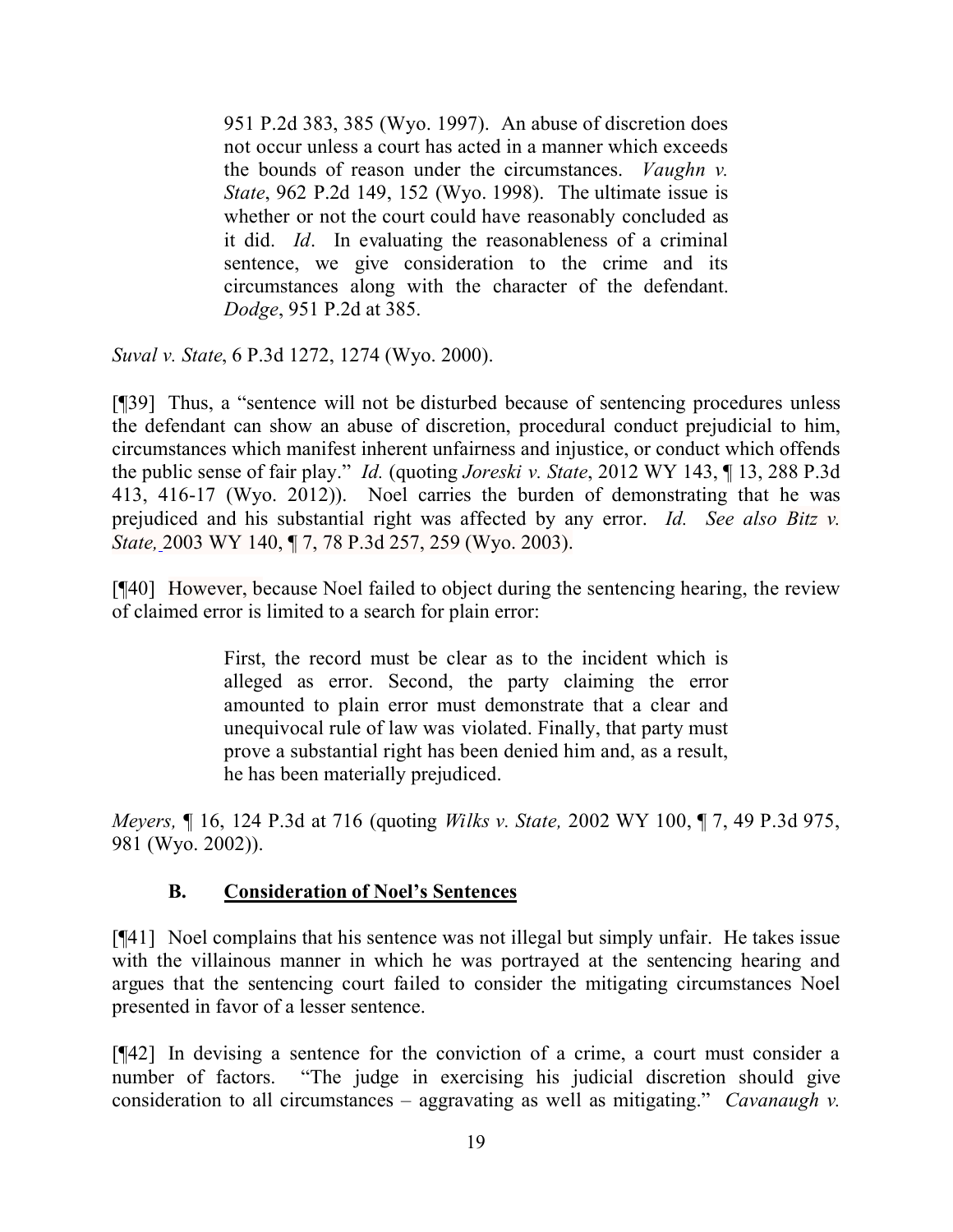*State*, 505 P.2d 311, 312 (Wyo. 1973). The court must consider the crime, its attendant circumstances, and the character of the defendant when assessing as reasonable sentence to be imposed. *See Frederick v. State*, 2007 WY 27, ¶ 32, 151 P.3d 1136, 1146 (Wyo. 2007). The sentencing court also is at liberty to consider the defendant's character, cooperation with authorities, and remorse for his crimes. *See Kovach v. State*, 2013 WY 46, ¶ 114, 299 P.3d 97, 128 (Wyo. 2013). Finally, a sentencing court may consider evidence that supports a charge greater than the conviction for which the defendant is being sentenced as well as evidence of other crimes committed by the defendant. *See Frederick,* ¶¶ 23-28, 151 P.3d at 1143-45; *Mehring v. State*, 860 P.2d 1101, 1117 (Wyo. 1993). That said, appropriate limits are imposed upon the information presented to a sentencing court in that the court must be presented with, and must make a decision based upon, accurate information. *See Schaeffer v. State*, 2012 WY 9, ¶ 51, 268 P.3d 1045, 1061 (Wyo. 2012). Likewise, a prosecutor must abide by the terms of any applicable plea agreement. *See Frederick v. State*, 2007 WY 27, ¶ 13, 151 P.3d 1136, 1141 (Wyo. 2007). Even still, a presumption exists that the court will not be misled or confused by irrelevant or immaterial evidence or arguments. *See Manes v. State*, 2004 WY 70, ¶ 14, 92 P.3d 289, 293-94 (Wyo. 2004).

[¶43] Here, the District Court imposed a period of incarceration of seventeen to twenty years for each of Noel's two convictions for attempted voluntary manslaughter, to run consecutively. The court imposed these sentences *after* receiving and considering a presentence investigation report that indicated that Noel had no criminal history and recommended substance abuse treatment, twelve citizen letters attesting to Noel's character, and a thirteenth letter from a suicide prevention advocate who urged the court to provide treatment for Noel. The Court imposed these sentences *after* it read the victim impact statements<sup>7</sup> of Deputies Walkma and Yocum who indicated the devastating impact of the event on their lives. Finally, the Court imposed these sentences *after* it considered the report of the State's medical examiner, who expressed an opinion that Noel should continue to receive therapy and counseling but expressed concern about the lack of appropriate resources "within the community for this type of offense."

[¶44] Further, at the lengthy sentencing hearing, the court heard and considered expert testimony that criticized the lack of a Taser policy at the Laramie County Sheriff's Office and was critical of the deputies' treatment of Noel for his failure to obey verbal commands. The court was presented with expert psychiatric testimony that indicated that Noel was confused and slow in processing the events of the day, perhaps "disassociating" with reality. The psychiatrist testified that, at the time of the shooting, Noel did not have the ability to control his behavior and, given the effects of his intoxication and depression, was not able to formulate any intent to harm. The court was presented with

 $7$  Wyoming law allows identifiable victims to a crime to submit a victim impact statement and commands its consideration among the factors in determining an appropriate sentence. *See* Wyo. Stat. Ann. § 7-21-  $103(a)$ , (b).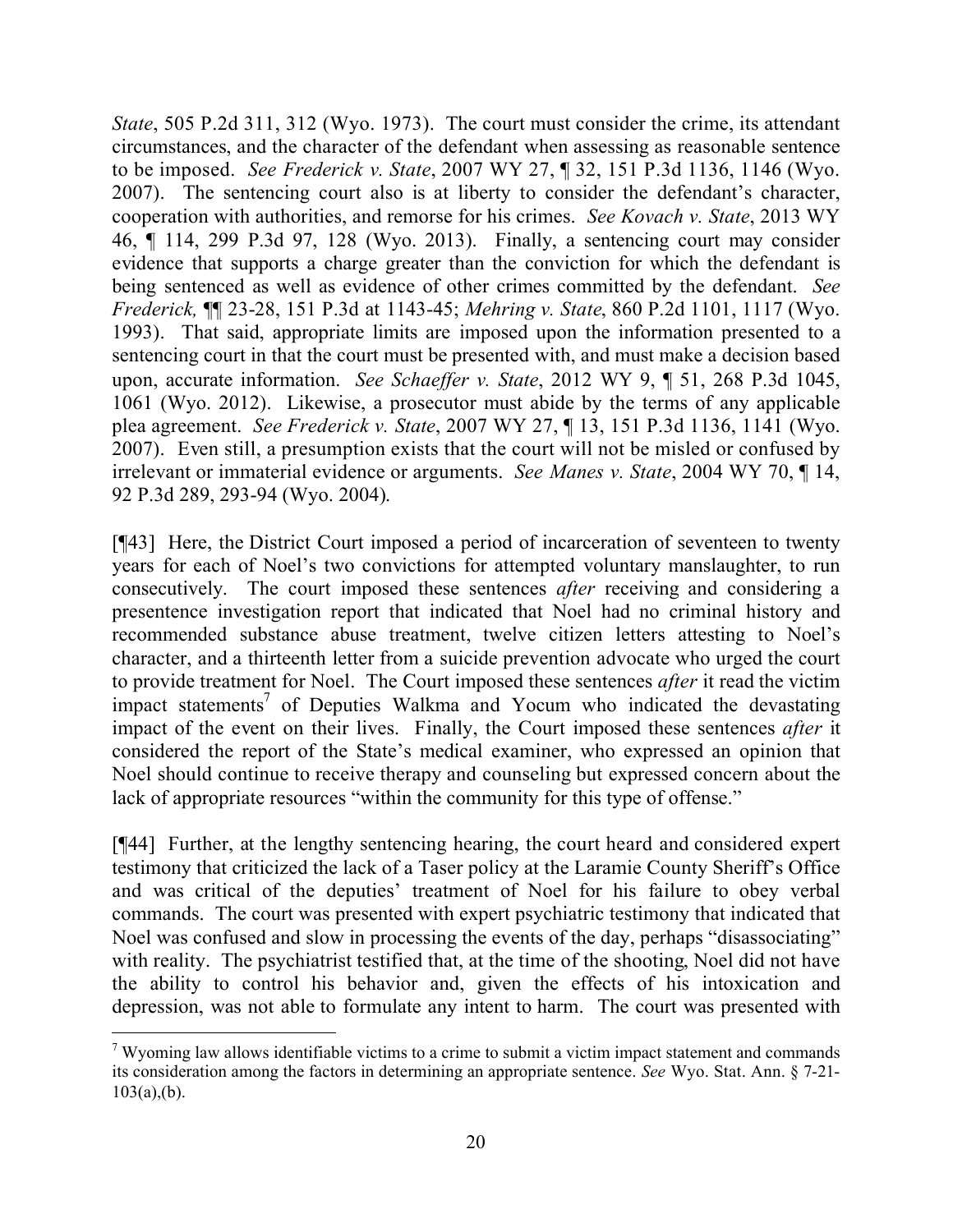the testimony of numerous laypersons who testified to Noel's good character, generous personality, strong work ethic, and initiative. Finally, Noel presented his own statements, during which he chronicled his life and struggles with alcoholism and depression, finally culminating on the night of November 9, 2011, about which he asserted he "had absolutely no intention of harming anybody . . . except for myself."

[¶45] However, the sentencing court also heard and considered testimony that countered much of what Noel presented, including varying accounts of the shooting that Noel told law enforcement officers during his interview and that Noel had not exhibited signs of intoxication during the post-shooting interview that occurred less than three hours after the incident. The court heard the victim impact statements of Deputy Walkma, including his dismay at the plea agreement and his belief that Noel had been afforded undue leniency. Deputy Walkma recounted the events of the night of November 9, 2011, indicating that Noel had been "enraged" at the deputies and unaffected by the Taser. Deputy Walkma firmly believed that Noel had planned to kill him and Deputy Yocum. He expressed the long-term impact of the event on his life, including his struggles with anxiety, depression, and post-traumatic stress. Deputy Yocum's testimony largely mirrored that of Deputy Walkma's insofar as his disapproval of the plea agreement and his disbelief of the defense expert opinions regarding Noel's inability to form any intent to kill. $^8$ 

[¶46] In light of all this evidence, Noel relies upon the mitigating factors presented by his lack of criminal record; his history of mental illness and intoxication at the time of the crime; the potential impact of the Tasering on his actions; and multiple character references, to assert that the sentence imposed by the court was improper. Noel takes particular issue with the sentencing court's consideration of the crimes with which he *could have been* charged. More specifically, the court commented upon the nature of the plea agreement, noting that Noel had received the benefit of a reduction in the maximum sentence by virtue of the amendment of the charges. And, while the court remarked that "most of the mitigation you called for was established by the State's plea agreement where the minimum - - the floor of 20 years would have had to have been imposed without any choice had he been convicted." Noel asserts that this single comment, taken out of the context establishes that the court applied the mitigating factors to Noel's *original* charges. We disagree.

[¶47] It is true that Noel received the benefit of a necessarily reduced maximum

 $\overline{a}$ <sup>8</sup> As noted, the deputies were permitted to provide victim impact statements, which elaborated on the physical, psychological, and emotional harm they suffered, as well as their thoughts on the appropriate disposition of the case. *See* Wyo. Stat. Ann. § 7-21-105(c). And, to the extent the deputies expressed their dissatisfaction with the plea agreement and their opinions that Noel should receive a more severe sentence than that for which he had bargained, the sentencing court expressly noted that it did not consider such remarks in rendering Noel's sentence.